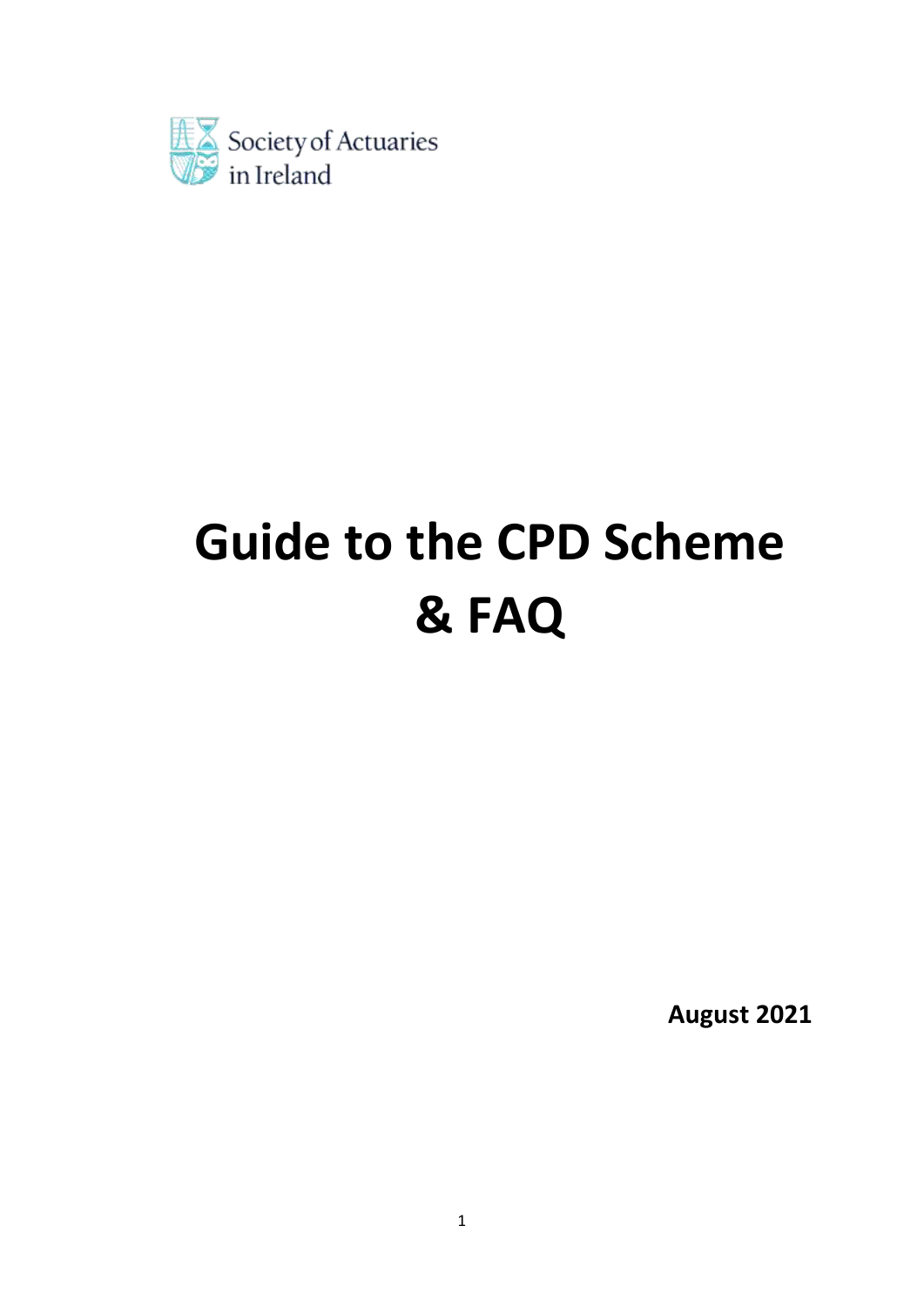# **Contents**

|         |                                             | Page |
|---------|---------------------------------------------|------|
|         |                                             |      |
| $1_{-}$ | Introduction                                | 3    |
| 2.      | What is CPD?                                | 4    |
|         | 3. Who has to do CPD?                       | 7    |
|         | 4. How should I seek CPD?                   | 10   |
|         | 4.1 The Society's Competency Framework      |      |
|         | 4.2 Reflective Practice                     |      |
|         | 4.3 Who provides CPD?                       |      |
|         | 4.4 Service to the Society                  |      |
|         | 4.5 Access                                  |      |
|         | 5. Outline of the Requirements              | 13   |
|         | 5.1 Professionalism CPD                     |      |
|         | 5.2 Averaging                               |      |
|         | 5.3 Changing Category                       |      |
| 6.      | Category R                                  | 19   |
| 7.      | Category E                                  | 22   |
|         | 7.1 Retirement                              |      |
| 8.      | Recording CPD & Other Administration Issues | 24   |
|         | 8.1 Recording CPD                           |      |
|         | 8.2 CPD Declarations                        |      |
|         | 8.3 Compliance                              |      |
|         | 8.4 Audit                                   |      |
|         | 8.5 Practising Certificates                 |      |
|         | 8.6 References                              |      |
| 9.      | Membership of Other Actuarial Associations  | 28   |
|         | 9.1 Membership of the IFoA                  |      |
|         | 9.2 Mutual Recognition Agreements (MRAs)    |      |
|         |                                             |      |

## Appendices

| าง |
|----|
|    |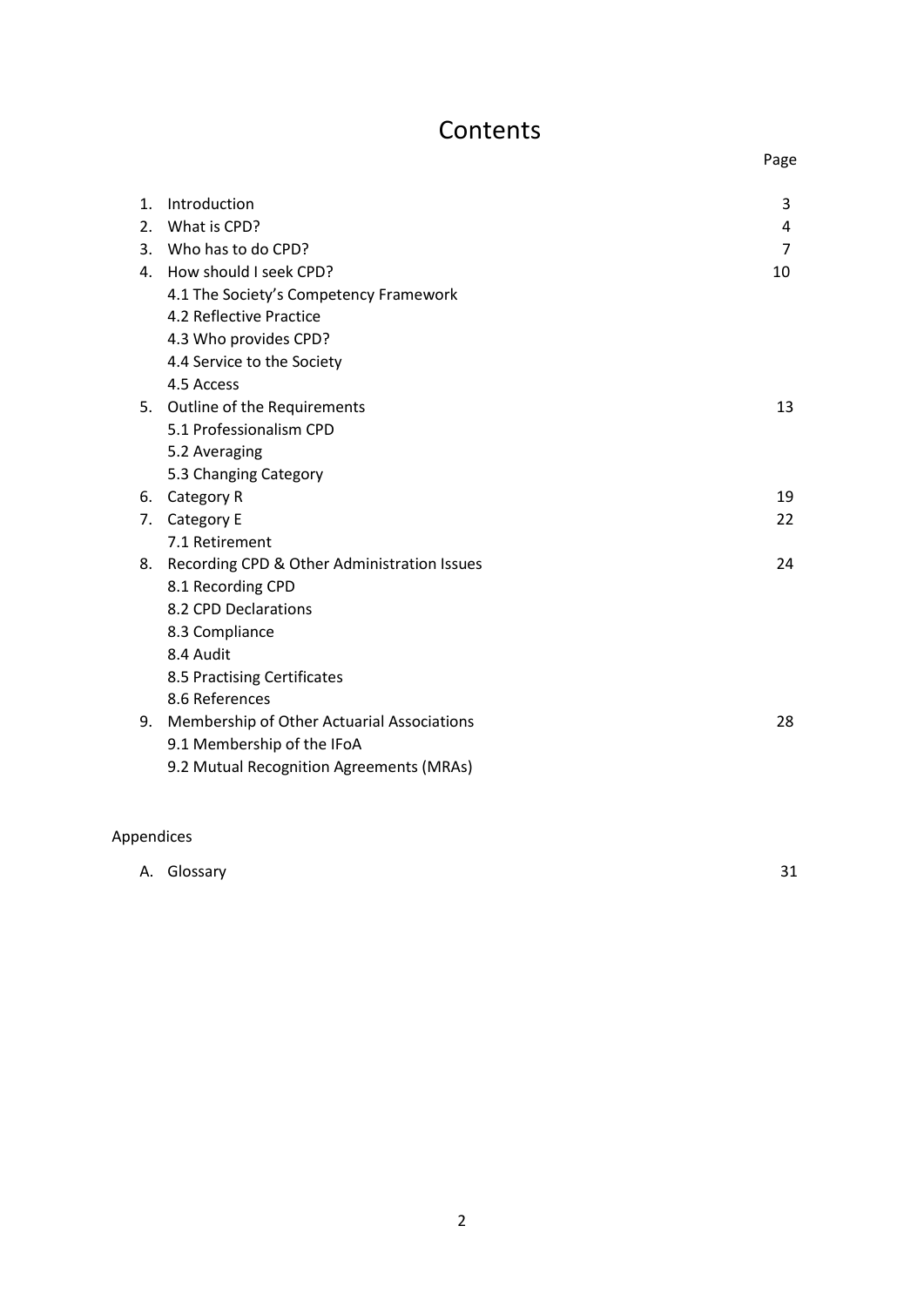## **1. Introduction**

This guide aims to explain and support the revision to the CPD scheme described in Actuarial Standard of Practice PA-1 Continuing Professional Development (ASP PA-1) which was approved by Council in June 2021 to apply from  $1<sup>st</sup>$  September 2021. This new version was developed by a Working Group of the Society, exposed to informal and formal consultation and finally approved by Council. It represents a significant evolution from the previous scheme. While it preserves some of the salient features of that previous scheme, it has been designed to be simpler, leave more discretion to members, and to respond to an environment where much CPD is done remotely. The requirement to have verifiable CPD has been dropped and the classification of CPD largely removed. There are now only two categories of members obliged to do CPD ("R" and "G"), although there remains a category (now called "E") for actuaries on extended leave or who are retired. There is now provision to allow members to average their CPD over two years, subject to some conditions.

The rules of the scheme are set out in ASP PA-1 which can be found on th[e website of the Society.](https://web.actuaries.ie/sites/default/files/asp/ASP%20PA-1/ASP%20PA-1%20v2.0%20%283%29.pdf) This guide aims to expand on and give context to the scheme. If there is conflict between this guide and the ASP, then the latter applies. However, the Society would like to be made aware of any such conflict.

Throughout this guide there are excerpts from the ASP shown in text boxes highlighted thus:

and FAQs are shown in 3\*1 tables, for example:

| <b>FAQ 1</b>                                                                            |
|-----------------------------------------------------------------------------------------|
| Q: What do the letters for the three CPD Categories "R", "G" and "E" stand for?         |
| A: R stands for "Reserved": i.e. members with a specific role with added responsibility |
| G stands for "General": all members subject to the usual requirements                   |
| E stands for "Extended Leave": members not working                                      |
| The full definitions are given in section 3 below.                                      |

There is a separate email address for matters relating to CPD [\(cpd@actuaries.ie\)](mailto:cpd@actuaries.ie) and Society staff will try to answer any queries to this promptly. The Society may use such queries to add to the FAQs (but anonymised).

Any other suggestions for improvements to this guide are welcome.

**The Society believes that the undertaking of CPD is an essential part of being an actuary and that it should be viewed as an opportunity as well as an obligation.**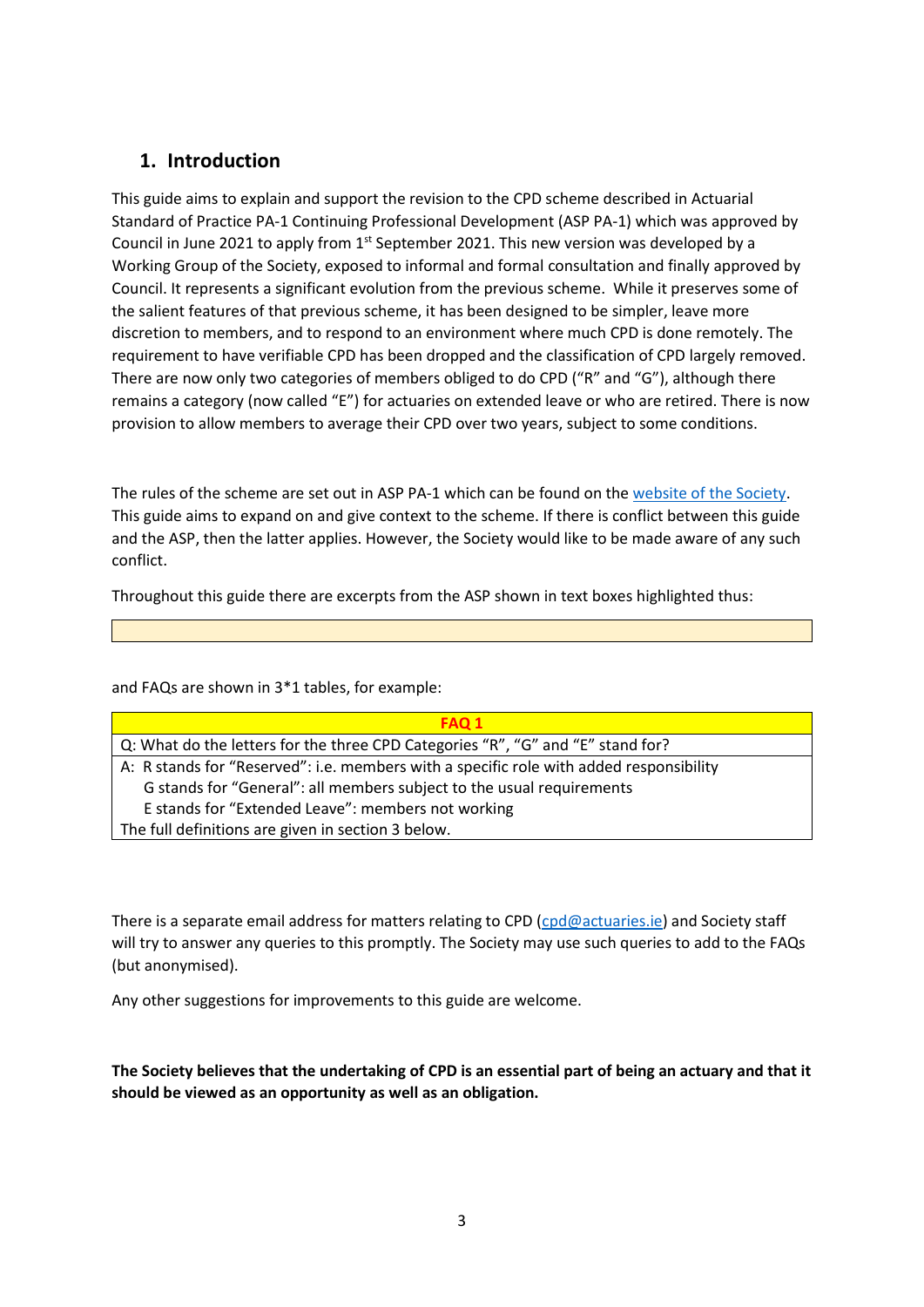## **2. What is CPD?**

Section 1 of ASP PA-1 gives a good introduction to what CPD is and its purpose:

| $\mathbf{1}$ | <b>Introduction</b>                                                                                                                                                                                                                                                                                                                                                                                                                                                               |                                                                                                                                                                                                                                                                       |
|--------------|-----------------------------------------------------------------------------------------------------------------------------------------------------------------------------------------------------------------------------------------------------------------------------------------------------------------------------------------------------------------------------------------------------------------------------------------------------------------------------------|-----------------------------------------------------------------------------------------------------------------------------------------------------------------------------------------------------------------------------------------------------------------------|
| 1.1          | The purposes of the CPD requirements set out in this ASP are:                                                                                                                                                                                                                                                                                                                                                                                                                     |                                                                                                                                                                                                                                                                       |
|              | 1.1.1                                                                                                                                                                                                                                                                                                                                                                                                                                                                             | to ensure that all applicable members develop and maintain the knowledge, skills<br>and attributes they need; and                                                                                                                                                     |
|              | 1.1.2                                                                                                                                                                                                                                                                                                                                                                                                                                                                             | to ensure that others can confidently trust that they have done so.                                                                                                                                                                                                   |
| 1.2          | The principles underlying the CPD requirements are as follows:                                                                                                                                                                                                                                                                                                                                                                                                                    |                                                                                                                                                                                                                                                                       |
|              | 1.2.1                                                                                                                                                                                                                                                                                                                                                                                                                                                                             | It is important to continue to develop as professionals. Consequently, all<br>applicable members must complete CPD each year and keep records that allow<br>them to demonstrate that they have done so.                                                               |
|              | 1.2.2                                                                                                                                                                                                                                                                                                                                                                                                                                                                             | Applicable members need to discuss, share and debate ideas with others,<br>including those outside their normal work colleagues and clients.                                                                                                                          |
|              | 1.2.3                                                                                                                                                                                                                                                                                                                                                                                                                                                                             | Applicable members need to consider their own developmental needs and plan<br>future learning.                                                                                                                                                                        |
|              | 1.2.4                                                                                                                                                                                                                                                                                                                                                                                                                                                                             | There is a full range of activities that can contribute to a <i>member's</i> development.<br>It may be necessary and desirable for applicable members to undertake CPD<br>activities from outside the actuarial profession, including those provided by<br>employers. |
| 1.3          | The requirements contained within this ASP represent a minimum. All <i>members</i> are<br>required by the Code of Professional Conduct to have sufficient knowledge and<br>experience to carry out their duties competently. The requirements in this ASP should not<br>be taken as being sufficient for this purpose. In particular members undertaking new roles<br>may find that they need to devote considerably more time to learning that role than the<br>CPD requirement. |                                                                                                                                                                                                                                                                       |

Requirements to do CPD are common to professions generally and the levels asked by the Society are typical of the levels looked for by other Irish professions.

Actuarial professions around the world also ask their members to do CPD and in particular, as of writing<sup>1</sup>, it is expected that having a CPD scheme will become a requirement for members of the Actuarial Association of Europe.

The reason that the Society and other professional bodies set requirements is so users of actuaries' work can have confidence that the actuaries keep themselves up to date.

CPD is also for the benefit of those doing it and those doing it are best placed to judge whether it is useful to them. What benefits one, may be pointless to another. However, to aid members and to

<sup>1</sup> Summer 2021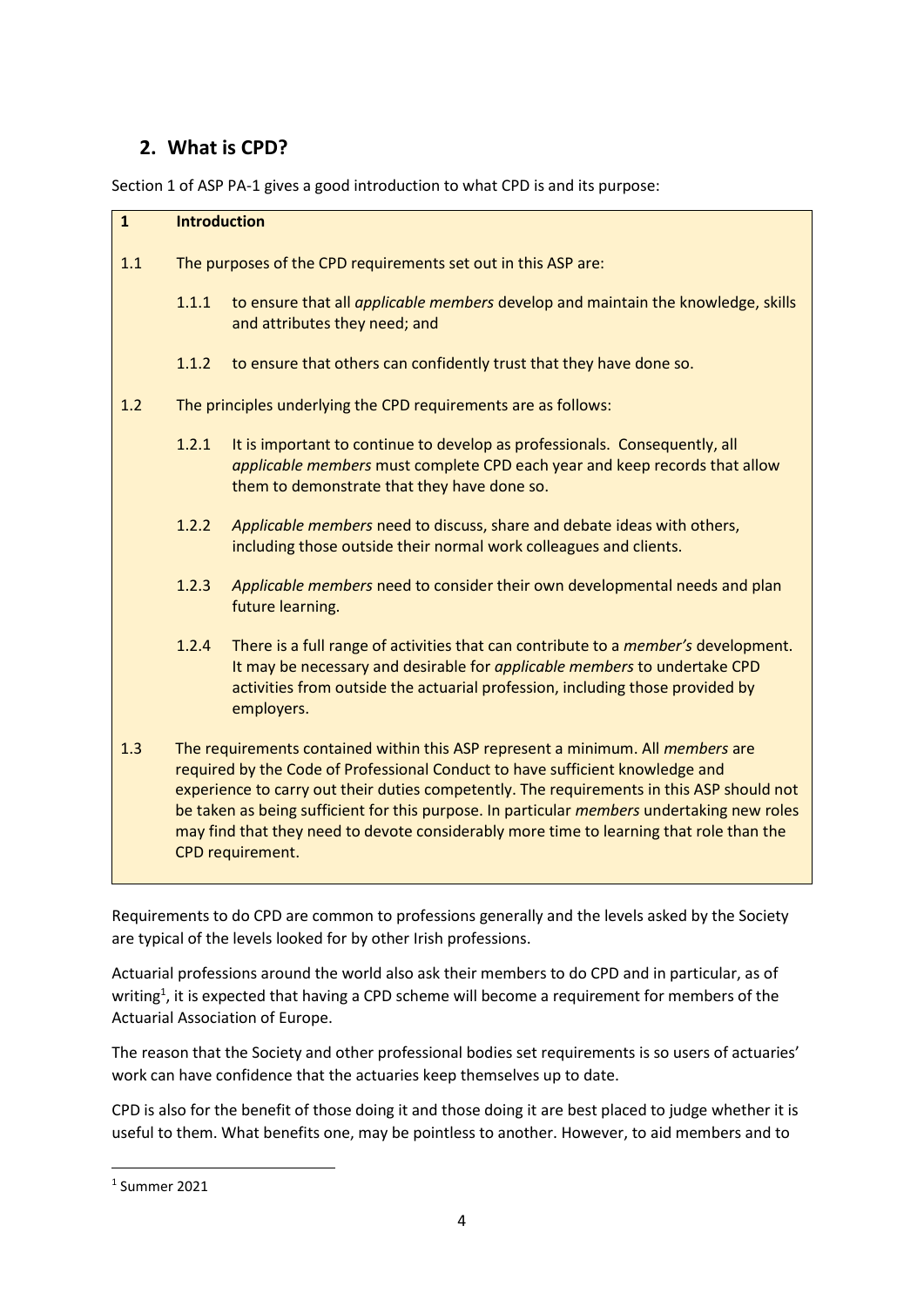bring some clarity, the Society has defined two criteria that members should ensure are met for all activities that they claim as CPD:

#### 3.1.2 All CPD must be *identifiable* and *appropriate.* CPD excludes day-to-day work activities that form a routine part of a *member*'s role. *Members* must not count work activities as CPD unless they can demonstrate that the activities in question are non-routine and contribute in a substantive way to their professional development.

Both these concepts of being identifiable and appropriate are worthy of further comment.

**Identifiable:** When referring to CPD means CPD that can be identified as relating to a specific activity at a particular time.

The concept of identifiable CPD means that each item of CPD claimed must be capable of being specifically referred to. Some examples of items that meet and do not meet this criterion may be useful.

Examples of items that meet the criterion:

- Attending a meeting or webinar of the Society or other Actuarial Association
- $\star$  Reading a specific actuarial or other scientific paper
- **\*** Presenting on a relevant issue to other people, including the time spent preparing for that
- Taking a course to expand one's knowledge at a college (in person or online), including both the lectures and the homework necessary
- $*$  Watching a video on a subject on actuview or another platform
- **★** Focused conversations with fellow actuaries on a specific subject where you gained further understanding

Examples of items that do not meet the criterion:

- $\star$  General reading of newspapers
- \* Unspecified private study
- **\*** Presenting a presentation that you have presented before (so no new learning thereby)
- General chats with other actuaries without any CPD-relevant focus or purpose

**Appropriate:** when referring to CPD means any CPD that might assist a member in carrying out their job or a reasonable potential future job by way of increasing knowledge or acquiring and/or enhancing skills or attributes.

Members will be fairly clear about what assists them in carrying out their current jobs. As always judgement is required and while it is not absolutely necessary that the member does learn something new to claim the CPD (refreshing knowledge and checking that your knowledge of a subject is indeed comprehensive can be worthwhile) mere repetition of something you know should not be counted.

As to what might assist them with reasonable future jobs, it is a very important part of an actuary's development that they learn in preparation for new responsibilities. Again, judgement is required. For example, an actuary might be learning in the hope that they could be promoted to a more responsible role or make a sideways step to a different type of role inside their current company.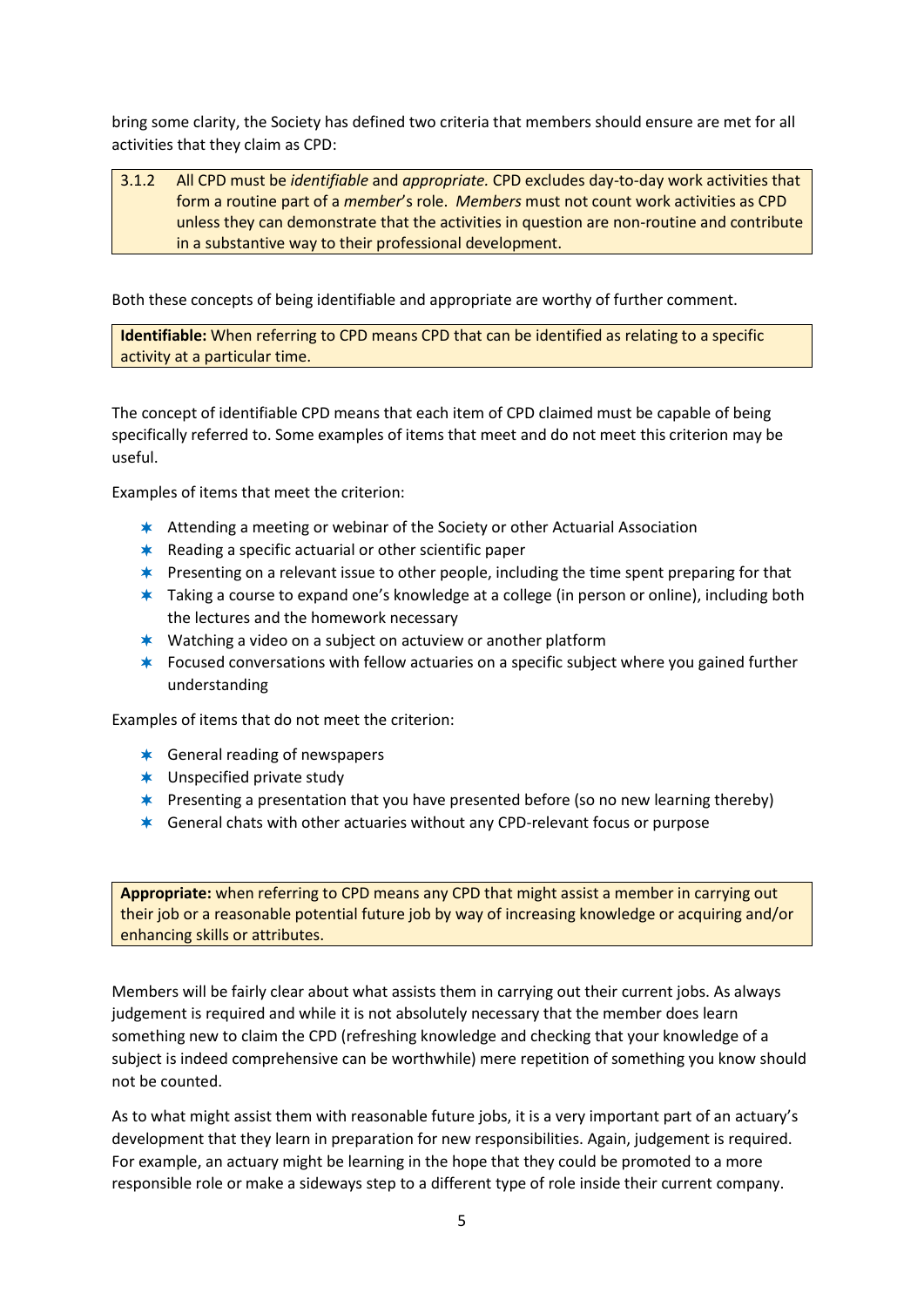That would be appropriate CPD even if the actuary did not achieve the role on a particular occasion. However, somebody with a retirement dream of having a micro cider brewery should not claim time spent reading about orchard management as CPD!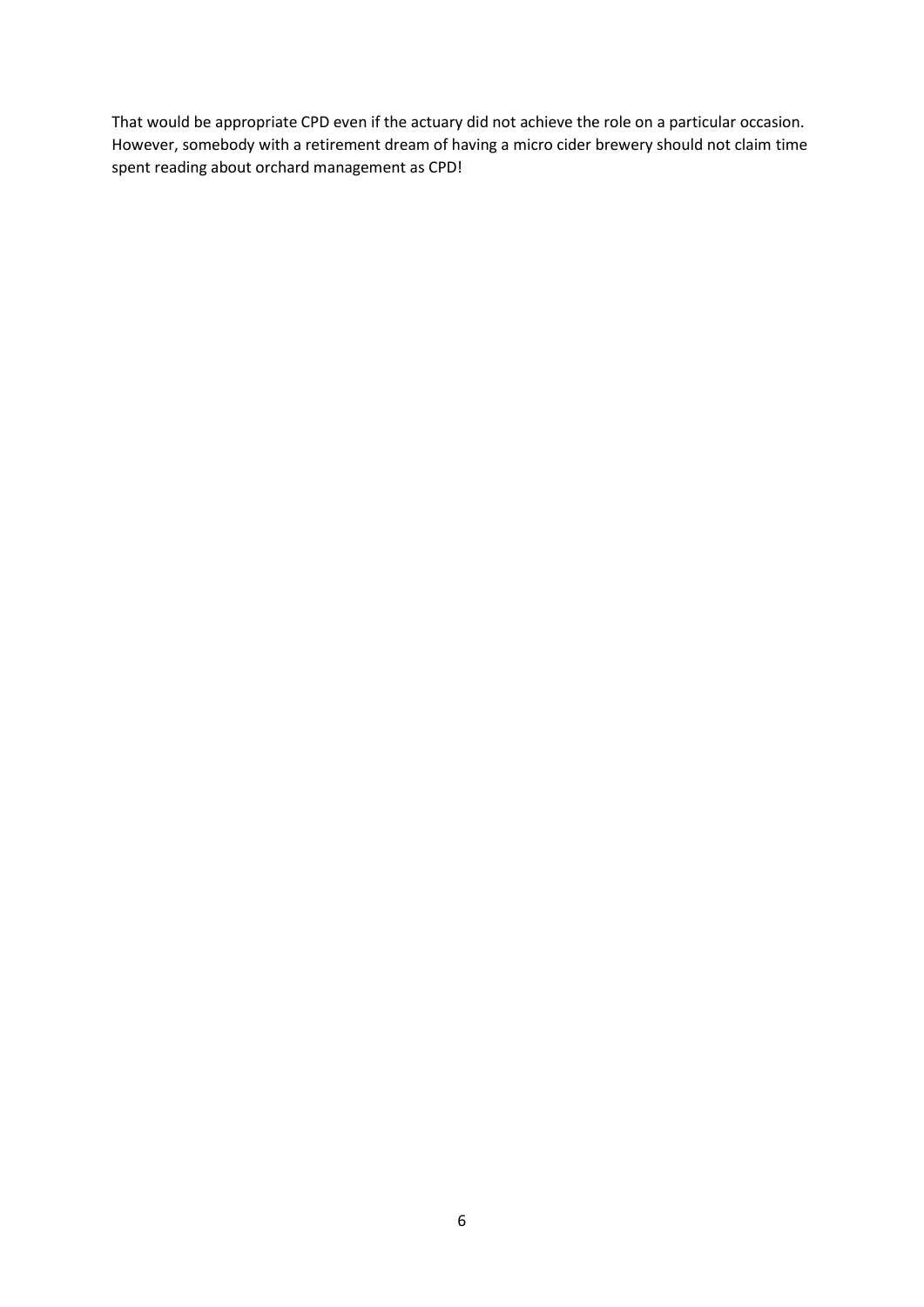## **3. Who has to do CPD?**

The current scheme has very slightly widened the scope of who has to do CPD, from the previous scheme. The application at the start of the ASP is:

Such Fellow, Associate, Affiliate and Student members of the Society of Actuaries in Ireland as specified in section 2.1 below.

This extends the application to all Students and Affiliates as well as the previous scope of all Fellows and Associates but section 2 of the ASP clarifies and tempers this.

#### **2 CPD categories and exemptions/averaging**

| 2.1 | Fellow and Associate members fall into one of three categories for the purpose of<br>determining the amount and type of CPD they are required to complete to satisfy the<br>Society's requirements. Student and Affiliate members are also required to satisfy the<br>Society's requirements if they fall into Category R. |                                                                                                                                                                                                                                                                                                                               |  |  |
|-----|----------------------------------------------------------------------------------------------------------------------------------------------------------------------------------------------------------------------------------------------------------------------------------------------------------------------------|-------------------------------------------------------------------------------------------------------------------------------------------------------------------------------------------------------------------------------------------------------------------------------------------------------------------------------|--|--|
|     | The CPD categories are:                                                                                                                                                                                                                                                                                                    |                                                                                                                                                                                                                                                                                                                               |  |  |
|     | <b>Category R</b>                                                                                                                                                                                                                                                                                                          | All Fellow, Associate, Affiliate and Student members who                                                                                                                                                                                                                                                                      |  |  |
|     |                                                                                                                                                                                                                                                                                                                            | (a) hold a practising certificate issued by the Society; or                                                                                                                                                                                                                                                                   |  |  |
|     |                                                                                                                                                                                                                                                                                                                            | (b) act as Reviewing Actuary for the purposes of compliance with:                                                                                                                                                                                                                                                             |  |  |
|     |                                                                                                                                                                                                                                                                                                                            | regulations made under Section 51A of the Pensions Act, 1990, or<br>$\circ$                                                                                                                                                                                                                                                   |  |  |
|     |                                                                                                                                                                                                                                                                                                                            | the Domestic Actuarial Regime, or<br>$\circ$                                                                                                                                                                                                                                                                                  |  |  |
|     |                                                                                                                                                                                                                                                                                                                            | "Reserving Requirements for Non-Life Insurers and Non-Life and<br>$\circ$<br>Life Reinsurers", as issued by the CBI in 2014; or                                                                                                                                                                                               |  |  |
|     |                                                                                                                                                                                                                                                                                                                            | (c) have been appointed to a CBI Pre-Approval Controlled Function role,<br>including but not limited to Head of Actuarial Function (for the<br>purposes of compliance with the Domestic Actuarial Regime),<br>Executive director, Nnon-executive director or Chief Risk Officer.                                              |  |  |
|     | <b>Category G</b>                                                                                                                                                                                                                                                                                                          | All Fellow and Associate members who are working, on a paid or<br>voluntary basis, and who are not in Category R. All Affiliate members who<br>carry out actuarial services and are working, on a paid or voluntary basis,<br>and who are not in Category R.                                                                  |  |  |
|     | <b>Category E</b>                                                                                                                                                                                                                                                                                                          | All Fellow and Associate members who are not in work or seeking work<br>(because, for example, they are retired or on a career break). This does<br>not include actuaries who work only in a part-time or voluntary capacity<br>or whose work is wholly non-actuarial. The period of not working must be<br>at least 90 days. |  |  |
| 2.2 |                                                                                                                                                                                                                                                                                                                            | For members who fall within one of the first two categories, the requirement for<br>competence is not waived merely because the member works in a non-actuarial area,<br>works less than full-time or works in a voluntary unpaid capacity.                                                                                   |  |  |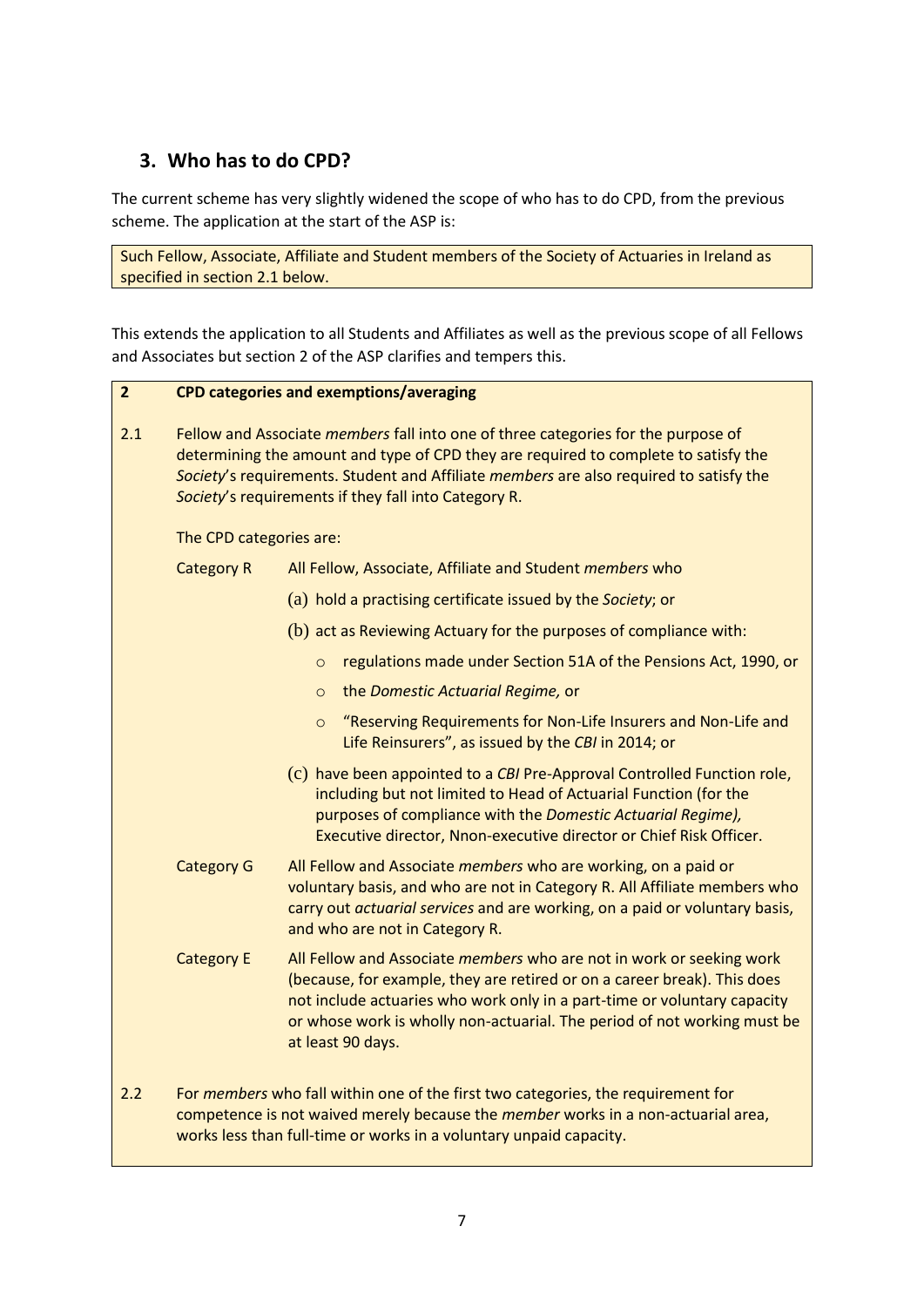- 2.3 Requests for exemption from some or all of the requirements of this CPD Scheme will be considered on a case-by-case basis. Exemptions will be granted only in exceptional circumstances (such as long-term illness) and may be subject to such conditions as the *Society* decides.
- 2.4 All *members* must ensure that their CPD category is correctly recorded in the "My CPD" section of their profile on the *Society*'s website.

So, Students and Affiliates come under scope if and only if they are doing certain types of work.

For Students, it is if they are doing Category R roles. This is comparatively rare but does happen and clearly if any actuary is doing an important role, they must stay current. If the student in question is doing actuarial exams, then the study for those exams does count as CPD<sup>2</sup>. However, the rolespecific requirement that is part of the Category R requirements needs to be met, and it is quite possible that this will not form part of the student's exam work (though it may).

For Affiliates, it is wider. Some Affiliates carry out elements of actuarial work, some do not but have an interest in actuarial matters. Those who do actuarial work are expected to behave in the same way as other members doing similar work and do CPD as if Fellows or Associates of the Society. Any Affiliate in doubt should contact the Society.

#### **FAQ 2**

Q: Do all Fellows and Associates come under the CPD scheme no matter what they are doing?

A: Technically yes, they do. BUT those who come under Category E (Extended Leave) for the whole of a CPD year have no requirements placed on them. The ASP has the concept of Applicable member:

**Applicable** *Member(s):* means any *member* or *members* of the *Society* who at any point during any *CPD year* are in Categories R or G as specified in section 2.1 and applies for that *CPD year.*

<sup>2</sup> This is true also for Associates taking actuarial exams.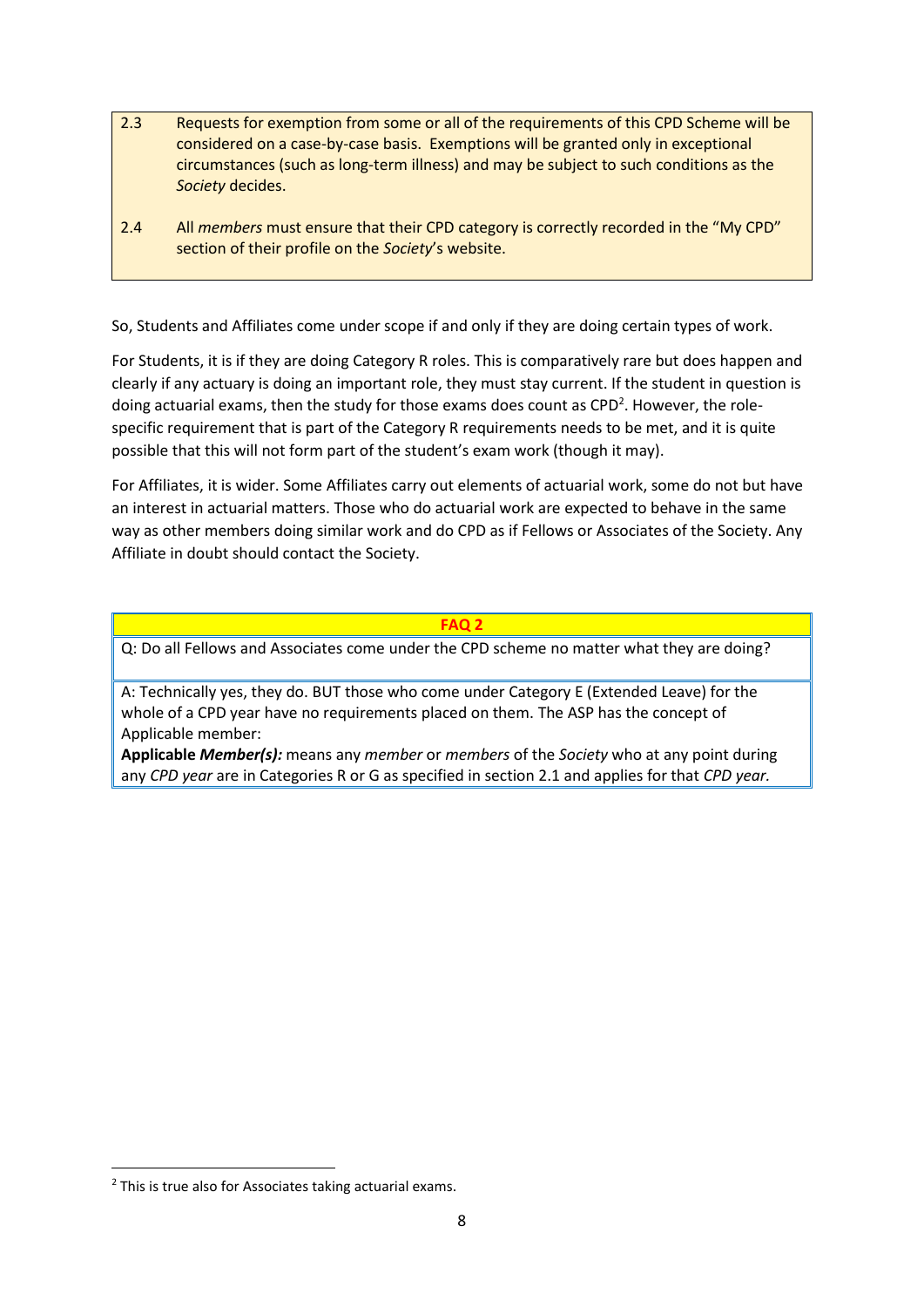Q: I am a retired Fellow but I do unpaid volunteer work. Does doing anything bring me into scope?

A: Generally no. Judgement is required here but if the volunteer work meets all of the following tests, then it would be reasonable to claim that it does not take you out of the Category E status:

- a) The work is unpaid (or remuneration is trivial)
- b) The work is not connected with the actuarial profession or financial services
- c) You are not giving financial advice
- d) You are not representing yourself as an actuary
- e) The organisation you are serving would not expect you to carry out any program of keeping yourself up to date

Examples of such volunteering might be:

- **★** Chairing a Narrowboat Society
- **\*** Work in a hospice
- $*$  Involvement in a sports club or social club (including acting as a treasurer)
- Giving mathematical tuition
- $*$  Involvement in political activity including activism
- **\*** Community gardening or conservation volunteering
- **\*** Local history research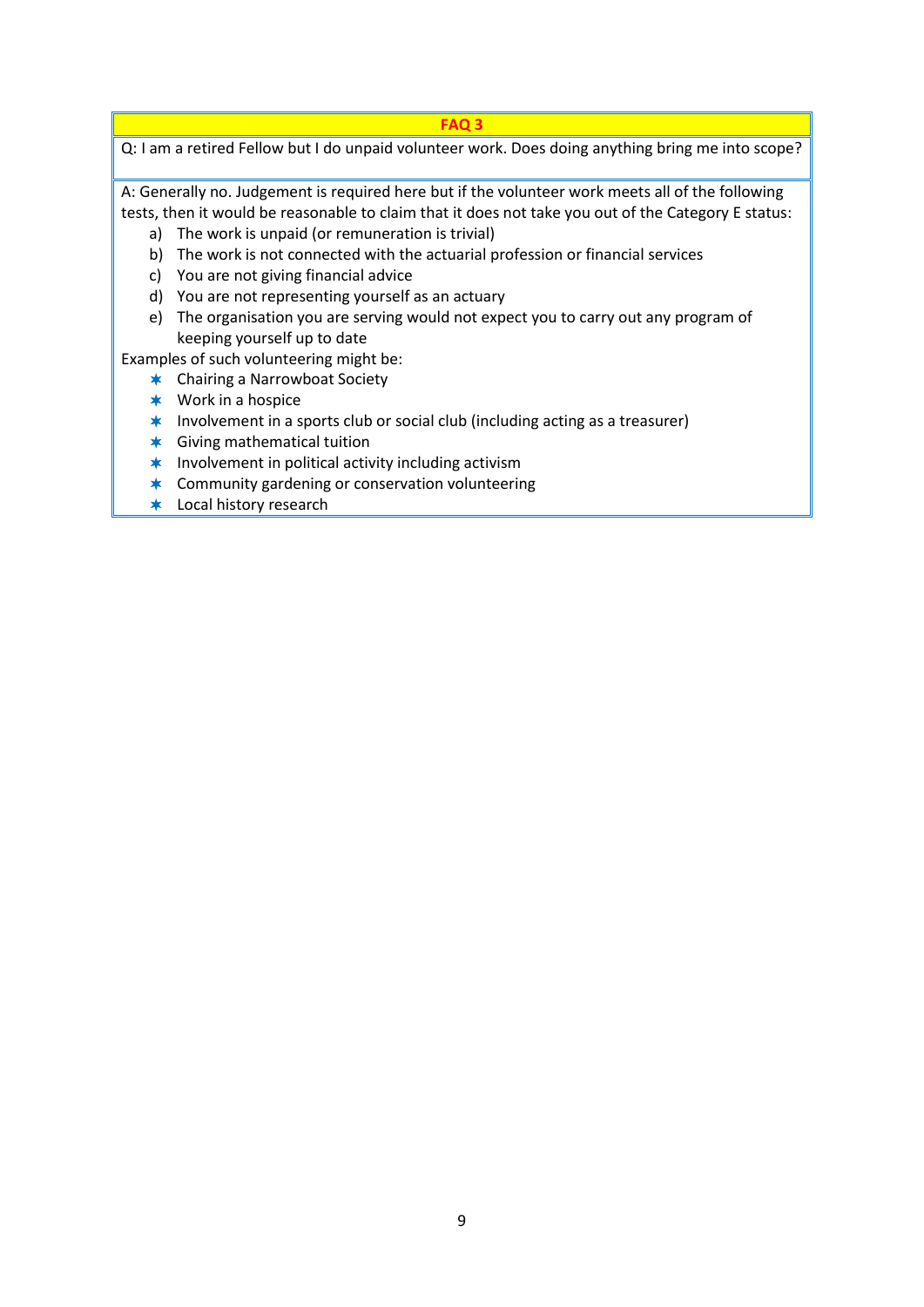## **4. How should I seek CPD?**

The most obvious source of CPD is the events run by the Society. If you work in a mainstream specialism of the Society, it is likely that there would be enough Society events in terms of numbers of hours each year to meet your requirements. Your employer may also have relevant training they wish you to do.

Simply showing up (or logging in) to what is available may not be optimal. There are two tools that you might wish to consider using to guide your CPD, namely the Society's Competency Framework and Reflective Practice. They are discussed below.

On the other hand, it can be of value to gain exposure to matters that are outside your immediate identified needs. A walk on the wild side may be of benefit. It is also the case that interaction with other professionals at physical meetings can be of benefit, not least through networking opportunities. Sometimes there are unknown unknowns to discover.

#### **FAQ 4**

Q: Do computer-based courses required by my employer on such matters as money laundering, gender bias and communication with the press count as CPD?

A: Probably but you should use judgement. It is not unknown for employers to make mandatory courses that have no application to some of their employees. If there is no possibility of you gaining anything other than ticking a box from the training then the fact that it is mandatory does not stop it being valueless (to you) and you should not claim it. However, many such courses can provide insights and be of value, even if not directly relevant. In such case a claim is reasonable.

**Unless the subject matter changes significantly or you gain greater understanding from the repetition, subsequent iterations on the same subject should not be claimed.**

#### **4.1 The Society's Competency Framework**

The Society has developed a tool to assist actuaries in their personal development. The Competency Framework can be found on the Society's website at

#### <https://web.actuaries.ie/about/sai-competency-framework>

It is based on the idea that, in addition to their knowledge about their field of work, a professional also needs to develop relevant skills and attributes. By using this tool actuaries may be able to identify training needs.

#### **4.2 Reflective Practice**

Reflective practice is a process whereby you gain insight into your professional development by engaging with another person who can discuss your current and potential future position and what learning might assist you in developing to meet the challenges you might face.

Such a discussion is mandatory for those who are also Institute and Faculty of Actuaries (IFoA) members and are required by the IFoA to do CPD (see below). The Society did consider whether it should be mandatory for our members and decided that there could be instances where it was not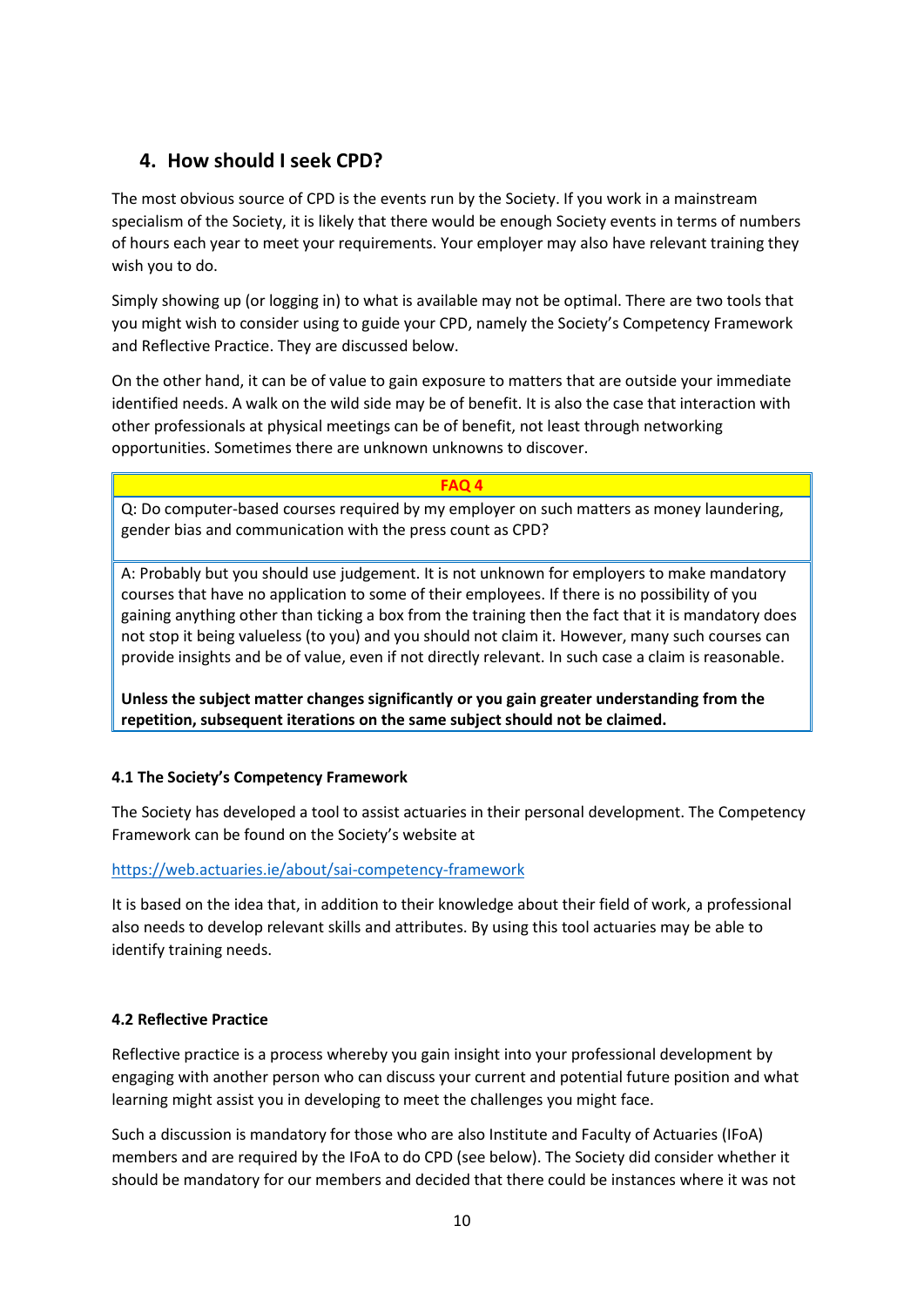useful (members about to retire for example). However, it is believed that many members could benefit from doing reflective practice from time to time, and so members are encouraged to consider this approach. There are good resources available on the subject on the IFoA website and the Society also has a note on the subject available on its website.

#### **4.3 Who provides CPD?**

As mentioned, the Society provides lots of CPD opportunities. These are advertised by regular emails (if you are not getting these you should check that the Society has your current email address) and on the "Events" section of the website, which also includes details of events put on by other organisations.

Some possible sources are worthy of special mention.

Firstly, actuview is a special resource for actuaries. Most of the Society's webinars are posted there and there is a great deal of content. It is currently free to use for Society members. You need a password which will have been notified to you by email but if you do not have it the Society can send you one on request. The Society also has its own YouTube channel <https://www.youtube.com/channel/UCbqwt3Slk9Thscb1RW8mRUw>

Secondly the IFoA offers a great deal of CPD, some free to IFoA members, some requiring fees. It holds annual residential conferences for each main actuarial specialism which are heavily attended and represent a great chance to network.

Lastly, the Society has corporate membership with the Irish Management Institute which has an extensive library (physical and virtual) and program of events and courses. You can find details here:

#### <https://web.actuaries.ie/events/IMIpartnership>

#### **4.4 Service to the Society**

Many members of the Society give voluntary service to the Society at some time in their careers e.g. serving on Committees or Working Groups. It is estimated that at any one time up to a third of Fellows have some form of active engagement with the Society.

Most of this service is likely to be suitable to be counted as CPD. A very valuable part of the Society's work is done by the Practice Committees (Life Insurance, General Insurance, Pensions, and so on, the list can be seen [here\)](https://web.actuaries.ie/about/society-actuaries-ireland/organisational-structure). Their work is very likely to be relevant to those who work in their area. However, the Member Services and Professional Committees may also help in your personal and professional development. The current scheme places no limit on the amount of this CPD that may be claimed which is a change from the previous scheme which limited it.

#### **4.5 Access**

It is each member's responsibility to carry out such CPD as is required, both to meet the requirements of ASP PA-1 and those of the Code of Professional Conduct. CPD is provided by the Society in both physical meetings (when safe) and online. A frequent form of online presentation is though webinars. Much of what is presented is made available later as video content through actuview and there is also an extensive library of older past events through podcasts which can be listened to. In addition, the Society regularly informs members of other events, including events that are not specific to mainstream areas of actuarial practice.

Therefore, the Society believes that there should be ample opportunity for all members to access sufficient CPD. Nevertheless, if there are particular reasons that an individual member believes that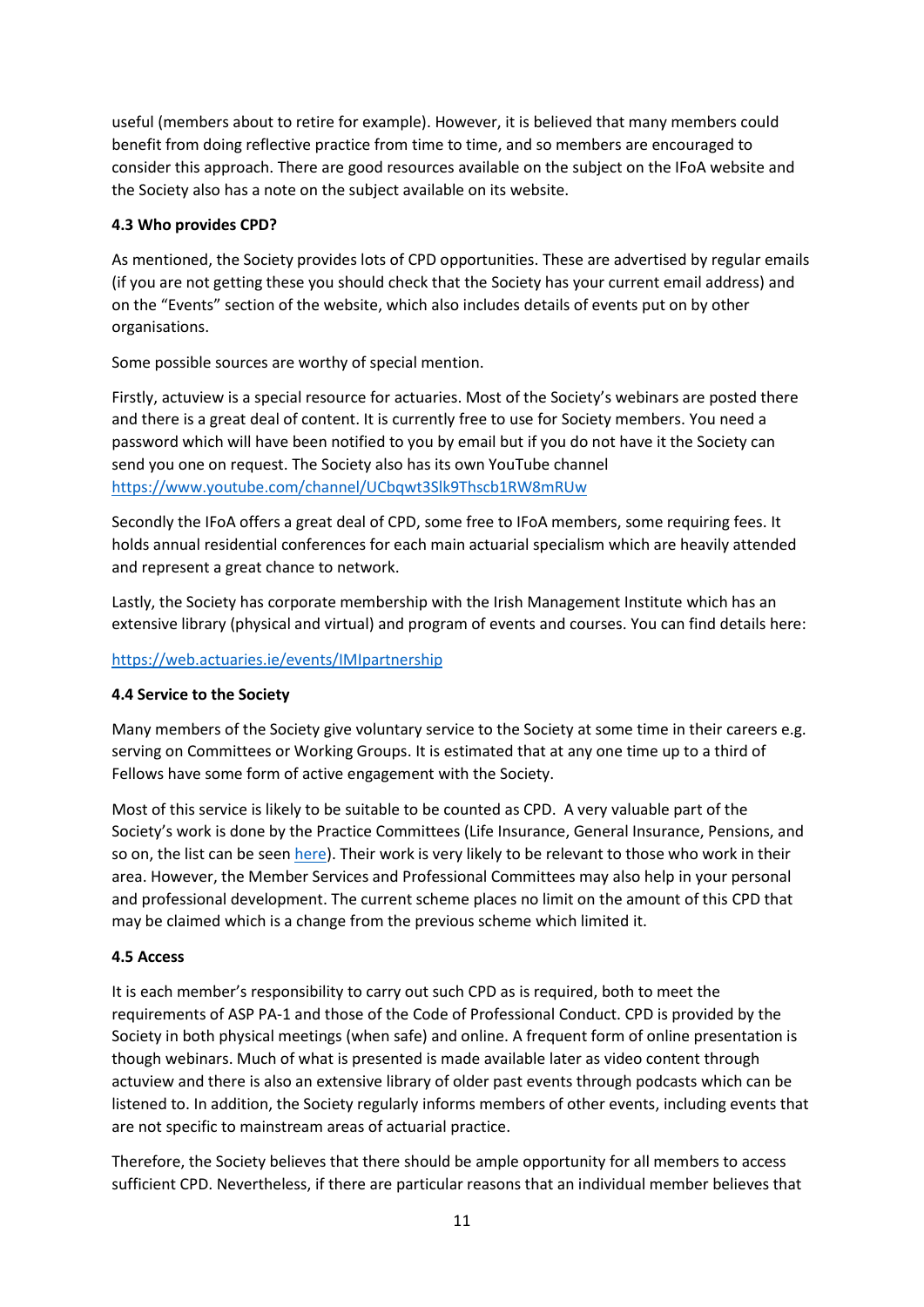they cannot access sufficient CPD, they should raise this with the Society (at [cpd@actuaries.ie\)](mailto:cpd@actuaries.ie) as soon as possible. The Society will endeavour to remedy the situation if it is reasonably within its power to do so.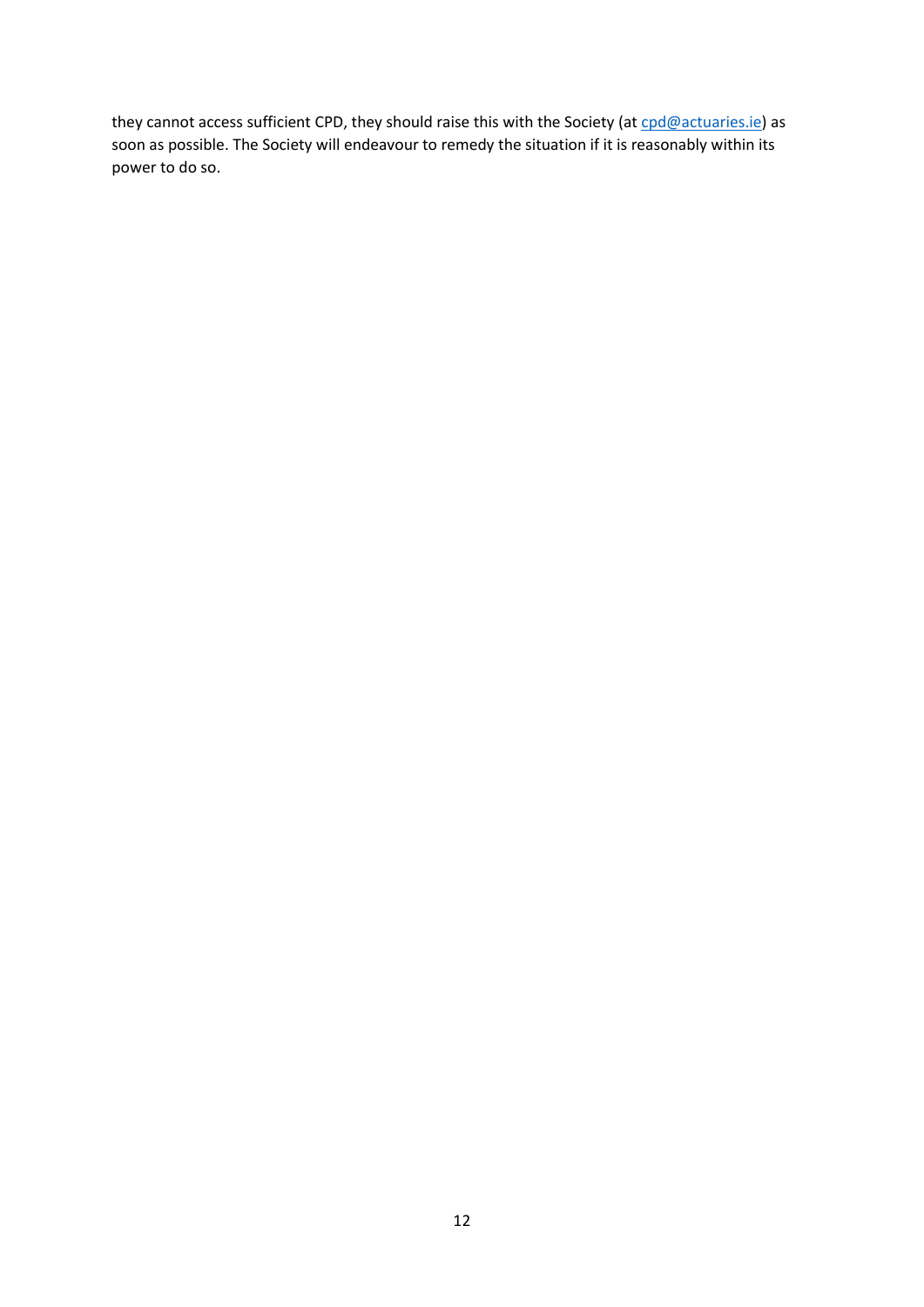## **5. Outline of the Requirements**

The requirements are clearly set out in the ASP.

Section 3 of this Guide, above, deals with who has to do CPD and outlines the 3 CPD categories. The amount of CPD required is detailed in section 3.1 of the ASP.

#### **3.1 General requirements**

- 3.1.1 *Applicable members* must complete sufficient CPD allocated to each CPD year to meet the requirements of sections 3.1.3 and 3.1.4 but subject also to the provisions of section 3.4. There is no CPD requirement for non-*applicable members*.
- 3.1.2 All CPD must be *identifiable* and *appropriate*. CPD excludes day-to-day work activities that form a routine part of a *member*'*s* role. *Members* must not count work activities as CPD unless they can demonstrate that the activities in question are non-routine and contribute in a substantive way to their professional development.

#### 3.1.3

| If, throughout the<br>CPD year, the<br>member is in: | Minimum<br>amount of CPD                                                | <b>Role Relevant CPD:</b><br>(see section 3.2)                                          | Professionalism<br>CPD: (see section<br>3.3) |
|------------------------------------------------------|-------------------------------------------------------------------------|-----------------------------------------------------------------------------------------|----------------------------------------------|
| <b>Category R</b>                                    | 25 hours<br>(including Role-<br>Relevant and<br>Professionalism<br>CPD) | 5 hours for each role<br>that causes the<br><i>member</i> to be in<br><b>Category R</b> | 2 hours                                      |
| <b>Category G</b>                                    | 20 hours<br>(including<br>Professionalism<br>CPD)                       | <b>Nil</b>                                                                              | 2 hours                                      |
| Category E                                           | <b>Nil</b>                                                              | <b>Nil</b>                                                                              | <b>Nil</b>                                   |

3.1.4 *Applicable members* who change CPD category during the CPD year are required to complete CPD according to a time weighted average of the requirements of the Categories they were in. If any requirement when averaged is less than 30 minutes it shall be rounded down to zero. If all the CPD requirements for an *applicable member* are rounded to zero then that member will be considered to not be an *applicable member* for that CPD year.

It should be noted that these are annual requirements. There is some capacity to average CPD across years. This is discussed below.

#### **5.1 Professionalism CPD**

The Society requires applicable members (as defined in the ASP) to undertake Professionalism CPD training every CPD year. This is defined in section 3.3 of the ASP.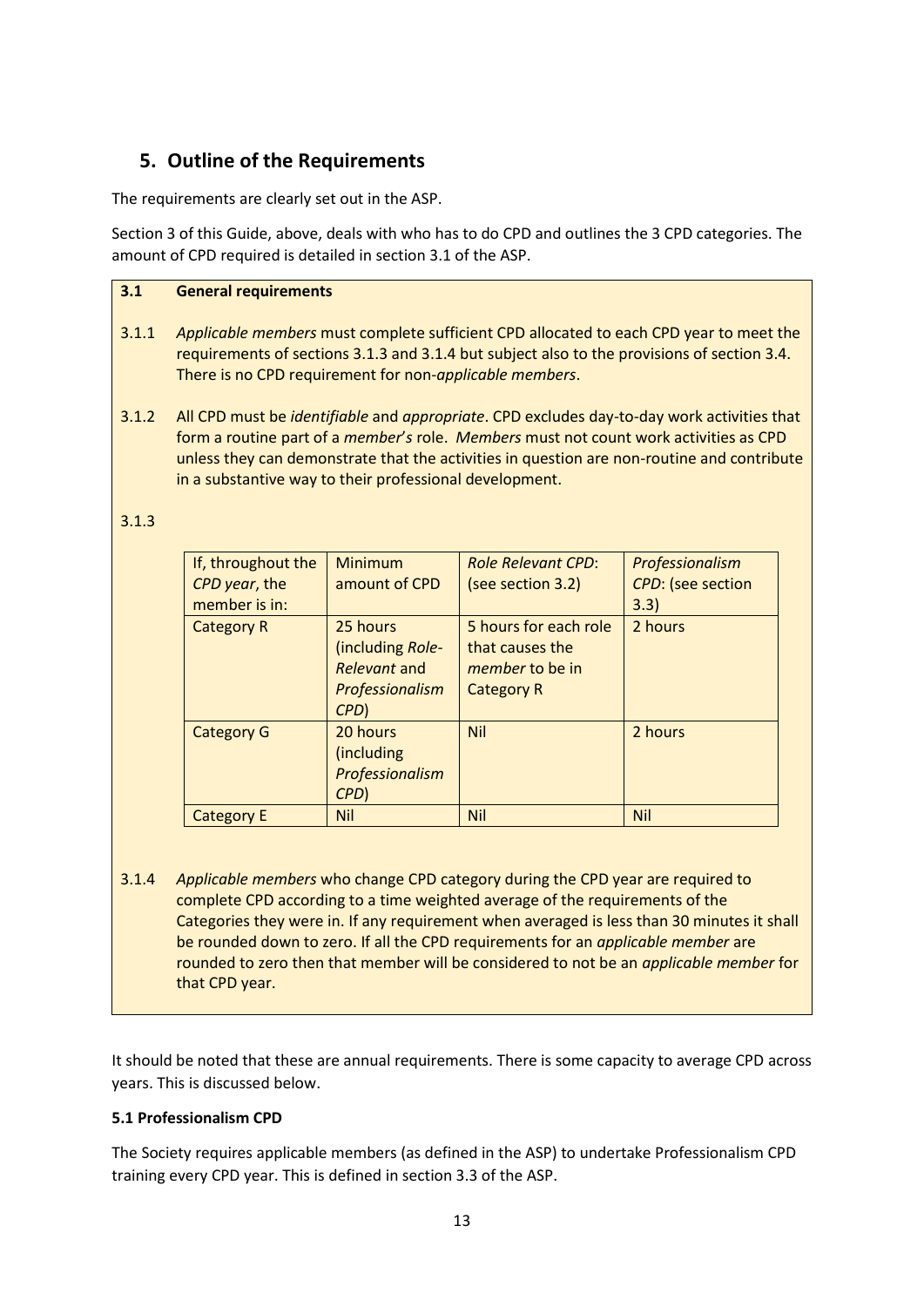#### **3.3** *Professionalism* **CPD Requirements**

- 3.3.1 *Applicable members* who are in Category R or G for the whole *CPD year* must complete 2 hours of *professionalism CPD* in each *CPD year*. This requirement is reduced by a time weighted average for any period in the *CPD year* that the *applicable member* is in Category E.
- 3.3.2 This is included in the overall CPD requirement as specified in section 3.1.3 above.
- 3.3.3 *Professionalism CPD* is any event or activity that enhances understanding of professional obligations by doing any of the following:
	- o Enhances *members'* understanding of principles of ethical behaviour and how to apply these in making professional judgements;
	- o Equips *members* to make reasoned and justifiable decisions in resolving ethical dilemmas;
	- o Enhances *members*' understanding of what it means to act in the public interest;
	- o Helps *members* to demonstrate ethical behaviour in conducting professional life; and
	- o Enables *members* to recognise ethical dilemmas and take appropriate action.

One significant change from the previous scheme is that the Professionalism CPD requirement is reduced for any period spent on extended leave. Previous versions of the scheme had a flat rate requirement. There is more detail on what happens when changing CPD category below.

#### **FAQ 5**

Q: Does training on Diversity and Inclusion issues potentially count as Professionalism CPD?

A: Yes. However, if this is mere repetition of what you already know, then you should not claim it.

The Society holds CPD events (and provides videos) that are explicitly badged as Professionalism CPD. This means that if you do them, they automatically can be claimed as such. The Society also gives a list of professionalism CPD resources on the relevant page of the website:

<https://web.actuaries.ie/standards-regulation/continuing-professional-development>

The IFoA also has Professionalism CPD resources available for members.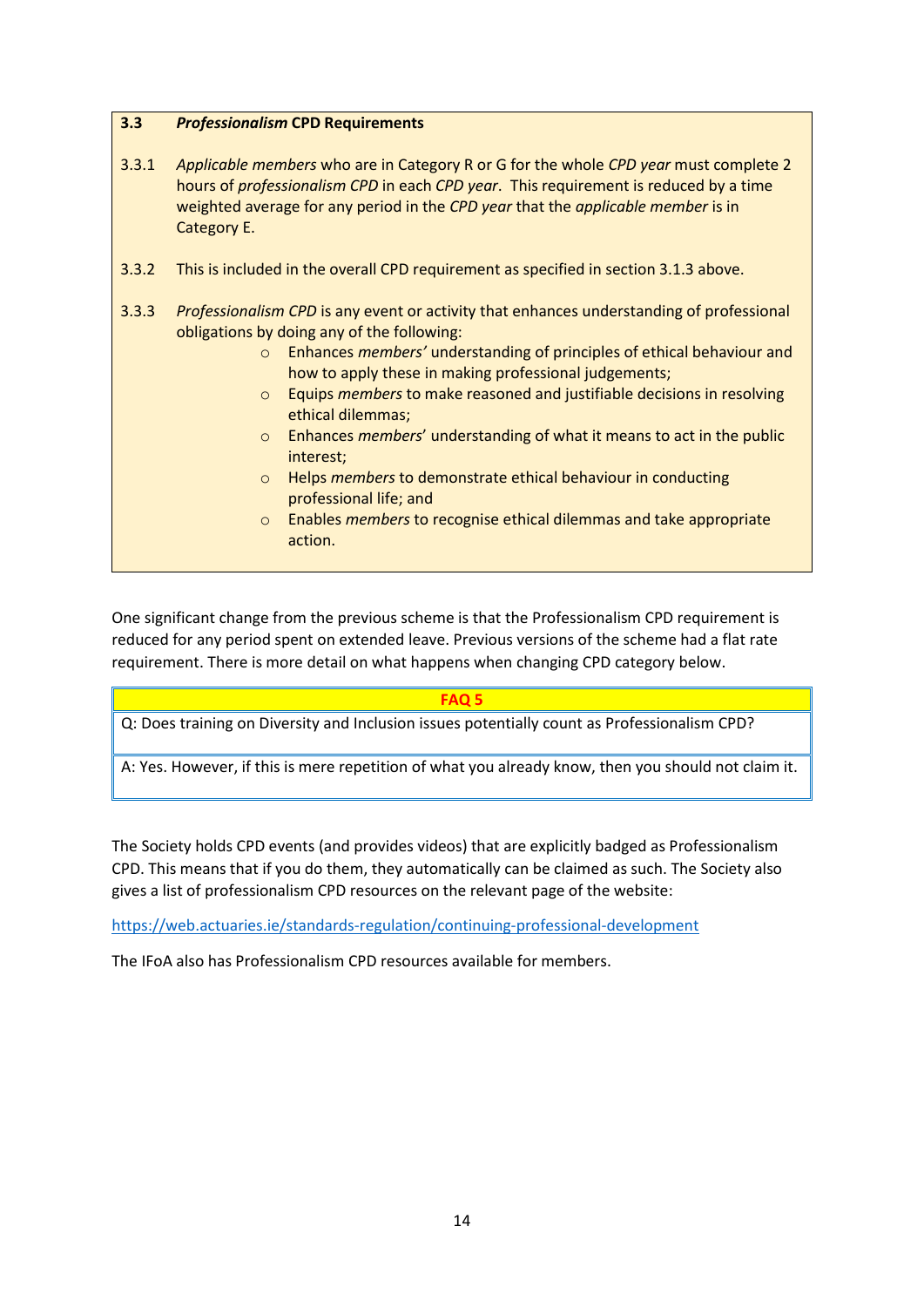Q: Does Professionalism CPD have to be case study work?

A: No. It is very important that at least some of the Professionalism CPD should engage you in active consideration of issues. It has been felt that case study work is a very good way of doing this.

However, like everything else, repetition can make stale and lower marginal gains. Experience has also shown that round-table discussions are not as effective in an online format as in the flesh. The Society will put on case study sessions from time to time and it is probably a good idea to take part in some of these but this need not be every year.

Some other activities that would count as Professionalism CPD might be: -

- **★** Watching videos in which ethical or professionalism issues get discussed
- \* Participating in formally arranged discussions about professionalism issues
- $\star$  Studying disciplinary cases
- $*$  Preparing Professionalism CPD events

#### **5.2 Averaging**

An innovation in the current scheme is that averaging is now permitted without pre-approval. This is designed to allow members who have particular personal or work issues in a CPD year to move the burden of CPD to another (CPD) year where they can meet their obligations more easily. It is believed that it is the continuing nature of doing CPD over a member's career that brings benefits. This is not the same as the pro-rata process of calculating the CPD requirement in a particular CPD year when a member changes category. That is described below under "Changing Category".

Professionalism CPD and Role-Relevant CPD may not be met through averaging and must be done every CPD year.

The averaging can take place in two forms, colloquially known as backwards and forwards averaging, though these are not the terms used in the ASP. Backwards averaging means the proffering of excess CPD from the previous CPD year towards the current year's requirement.

- 3.4.1 *Applicable members* who were also *applicable members* in the previous *CPD year* and completed more than the required amount of CPD in the previous *CPD year*, may count the excess in the previous *CPD year* (up to a maximum of 10 hours) towards the current *CPD year's* requirements.
- 3.4.4 Sections 3.4.1 and 3.4.2 do not apply to requirements relating to Role Relevant and Professionalism CPD, which must be completed in each CPD year.

So, for example, a member who has done 35 hours in 2021/2022 can count 10 hours of this for 2022/2023. This member does not need to do anything to exercise backwards averaging. They make the CPD declaration at the end of 22/23 in the usual way.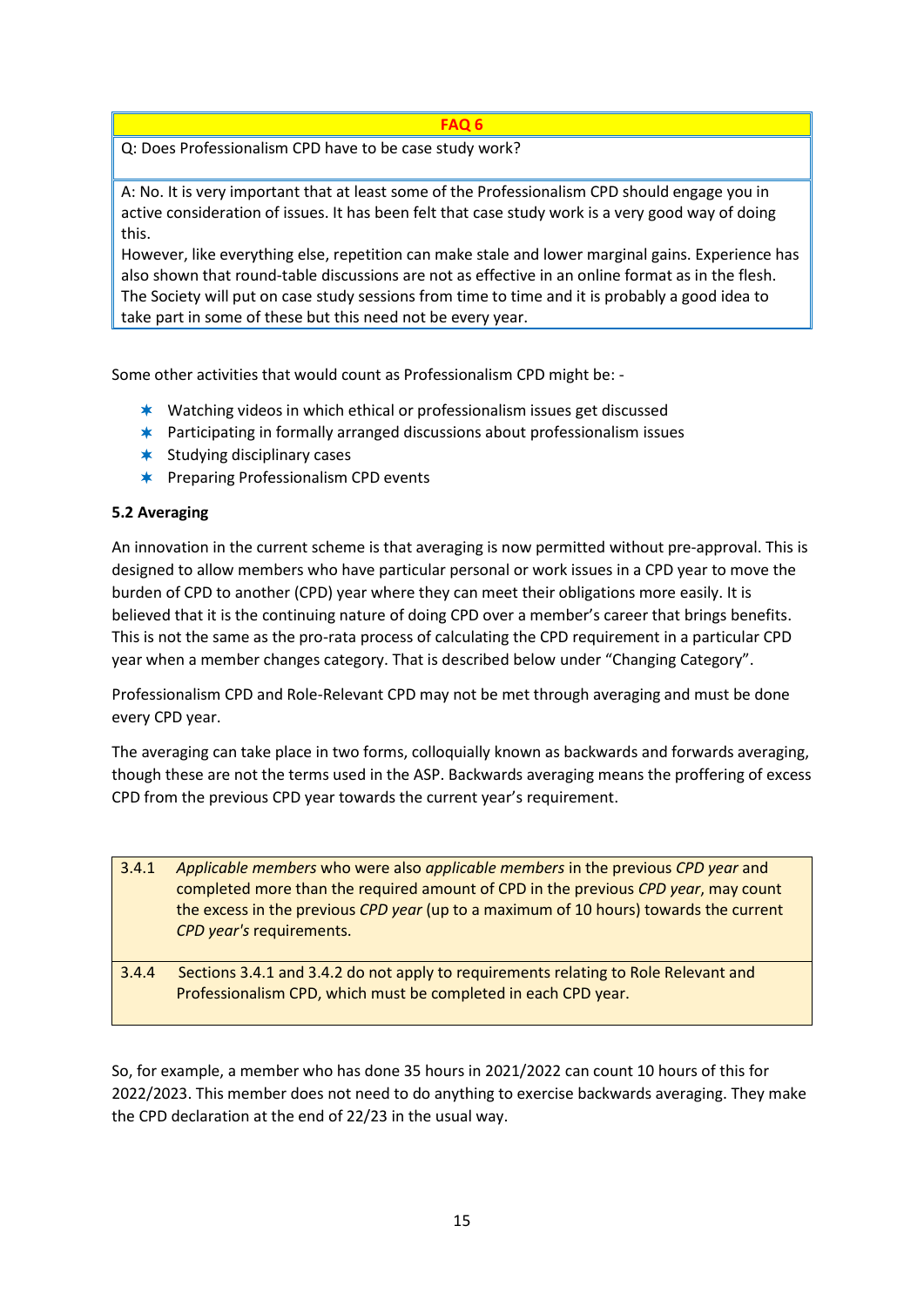Q: I am in CPD Category G. I did 30 hours in 2021/2022 and 20 in 2022/2023, what is my requirement in 23/24?

A: It is still 20 hours. The excess of requirements in 2021/2022 can only be carried forward for one year.

#### **FAQ 8**

Q: Is excess CPD over requirements from 2019/2021 able to be used in the same way, even though it is from a previous scheme?

A: Yes, but remember that the requirement for 2019/2021 is 30 hours for Category G members and 37.5 hours for Category R members. The maximum excess CPD that may be brought forward is 10 hours.

**FAQ 9**

Q: I am Category G and did 27 hours CPD in 2022/2023 including 5 hours Professionalism CPD. What can I carry-over into 2023/2024?

A: 7 hours but you still have to do the 2 hours of Professionalism CPD in 2023/2024 as averaging does not apply to Professionalism CPD.

Forwards averaging (as one might imagine) is the commitment to do more CPD in the next year, this can be used if a Category G member does not meet requirements in the current year. To avail of this, members need to contact the Society (by email t[o cpd@actuaries.ie\)](mailto:cpd@actuaries.ie) to let us know before the year end. This notification is just that, a notification. It is not a request needing approval. Forwards averaging is not available to Category R members.

3.4.2 A Category G or E *applicable member* who does not complete sufficient CPD to meet requirements in the current *CPD year* may inform the *Society* that they wish to have the current *CPD year* and the next considered together. This must be done before the end of the *CPD year.* In this case the *applicable member* will be required to meet the sum of the two years' requirements over the course of those two years.

#### **FAQ 10**

Q: Why is it required to contact the Society to avail of forwards averaging but not backwards?

A: Because the Society otherwise has no way of knowing whether the shortfall on the current year is because of an intent to use forwards averaging or a mistake by the member.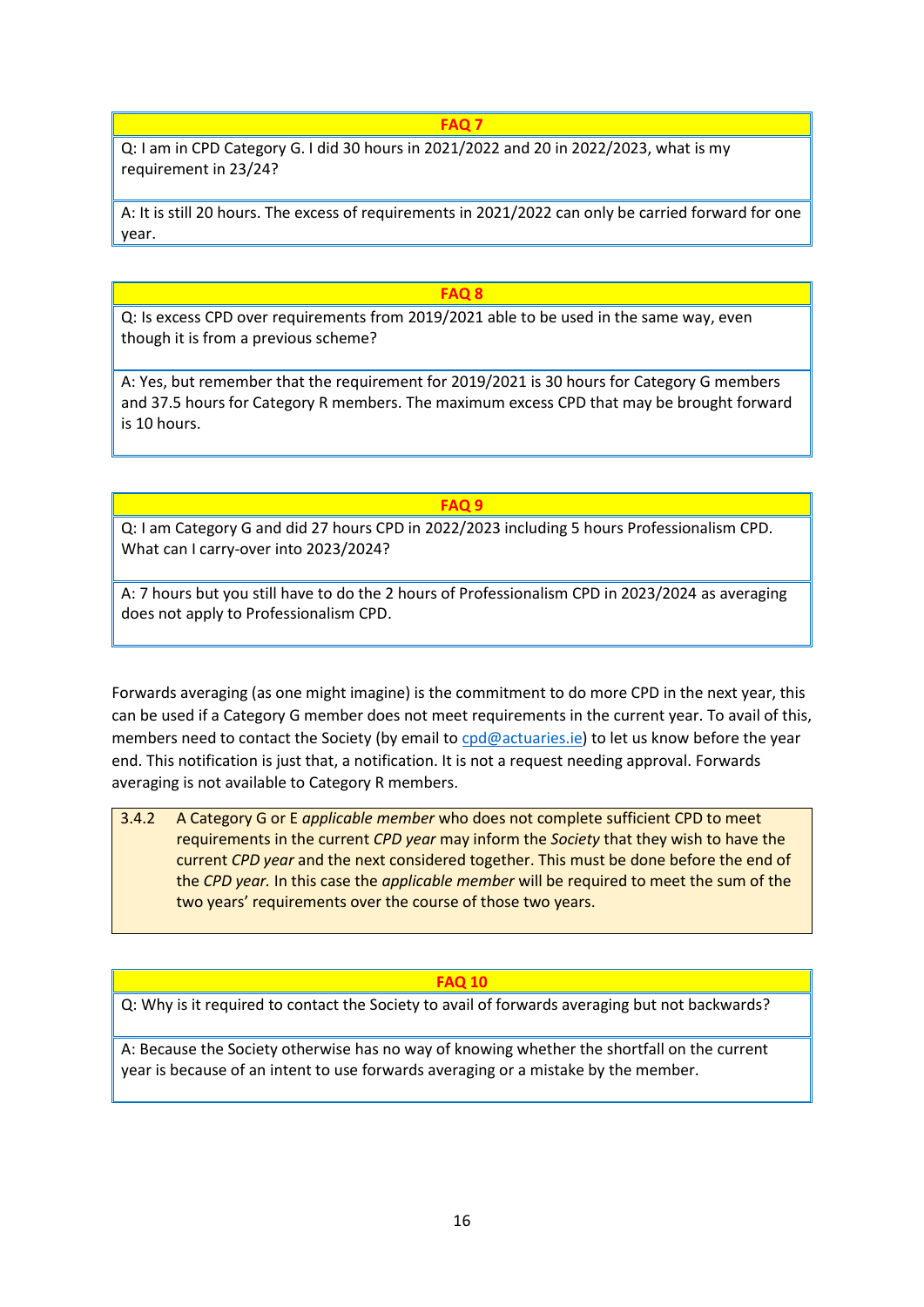Q: Previous schemes offered three-year averaging. Is this still available?

A: No. In the most recent previous version of the scheme (applying until 31.8.21) such averaging was only available in exceptional circumstances and ideally needed to be applied for in advance. The current scheme's provisions should give sufficient flexibility for most circumstances. The Society might be willing to consider special circumstances on a case-by-case basis. In all events members who are not able to meet the CPD requirements should discuss this with the Society as soon as practical.

#### **FAQ 12**

Q: I am in Category R. What averaging can I avail of?

A: You cannot apply averaging to your Role-Relevant CPD or your Professionalism CPD. Both of those must be done every year. Nor can you take advantage of the "forwards averaging" as described in section 3.4.2. However, you can utilise the backwards averaging (as per 3.4.1) if you have done more CPD than required in the previous year.

#### **5.3 Changing Category**

Requirements for the CPD year in which a member changes CPD category are calculated by a time weighted average of the requirements of the categories held.

#### Example 1

Jean Genie started 2021/2022 in Category G but on  $5<sup>th</sup>$  November received a promotion and changed Category to R and stays on this for the rest of the year. Averaging requirements are usually based on the nearer month so this would be treated as 2 months on G and 10 on R.

Jean's basic CPD requirement is (10\*25 + 2\*20)/12 = 24 hours 10 minutes which includes 2 hours Professionalism (no pro rata needed as same requirement for G and R) and  $(10*5 + 2*0)/12 = 4$  hours 10 minutes of Role-Relevant CPD

#### Example 2

Thomas Jerome Newton is on extended leave from 1<sup>st</sup> September 2021 until 21<sup>st</sup> October 2021, he resumes work in Category G until  $23<sup>rd</sup>$  February 2022 when he too is promoted to a Category R role.

Thomas's basic CPD requirement is  $(2^*0 + 4^*20 + 6^*25)/12 = 19$  hours 10 minutes He has to do  $(2*0+10*2)/12 = 1$  hour 40 minutes of Professionalism CPD And (6\*0 +6\*5)/12 = 2 hours 30 minutes of Role-Relevant CPD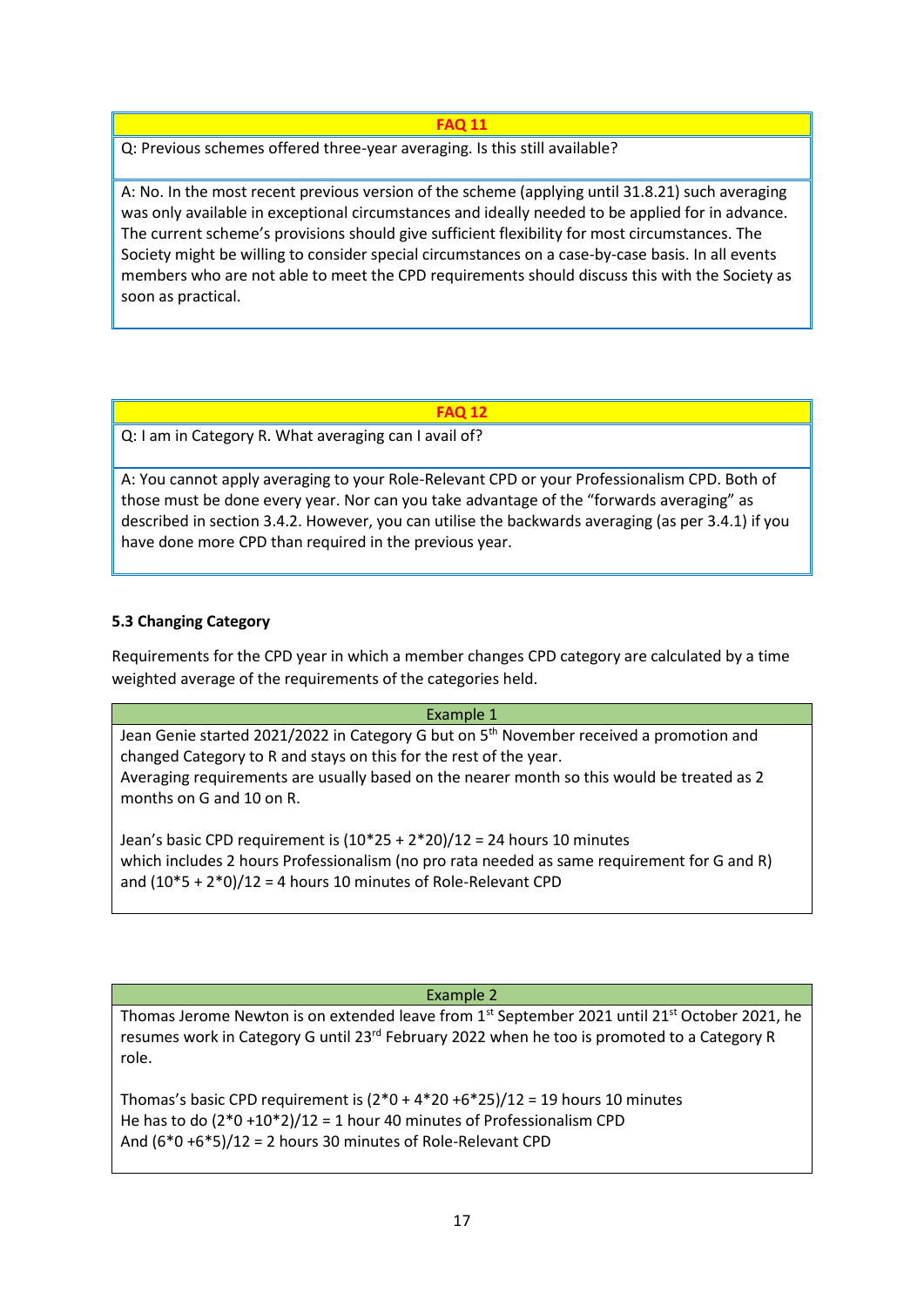Q: Are there any requirements under the CPD scheme to be met before moving into a role requiring a Practising Certificate?

A: No. This is a change from the previous scheme. However, it should be noted that there is an overarching requirement under the Code of Professional Conduct that *"Members must ensure they have an appropriate level of relevant knowledge and skill to carry out a piece of work".* 

In moving into any new role, members should consider what they need to do to upskill or augment their knowledge. Sometimes this may involve a rapid learning process, sometimes this may be a very straightforward step (for example if somebody has been understudying for a role). There are rules concerning practising certificates which are available on th[e website.](https://web.actuaries.ie/standards-regulation/practising-certificates)

It is worth noting that there are some changes from previous practice in the current scheme:

- For members who are not working throughout the year, there is no longer a minimum amount of CPD required. Under the previous scheme, if you had been on extended leave for 364 days of the CPD year and 1 day working, then there was a minimum of 5 hours of CPD required. This is no longer the case. In fact, any amounts less than half an hour get rounded down to zero.
- $*$  Professionalism CPD is now subject to the pro-rata calculation. Working just for one day does not lead to a requirement of 2 hours CPD.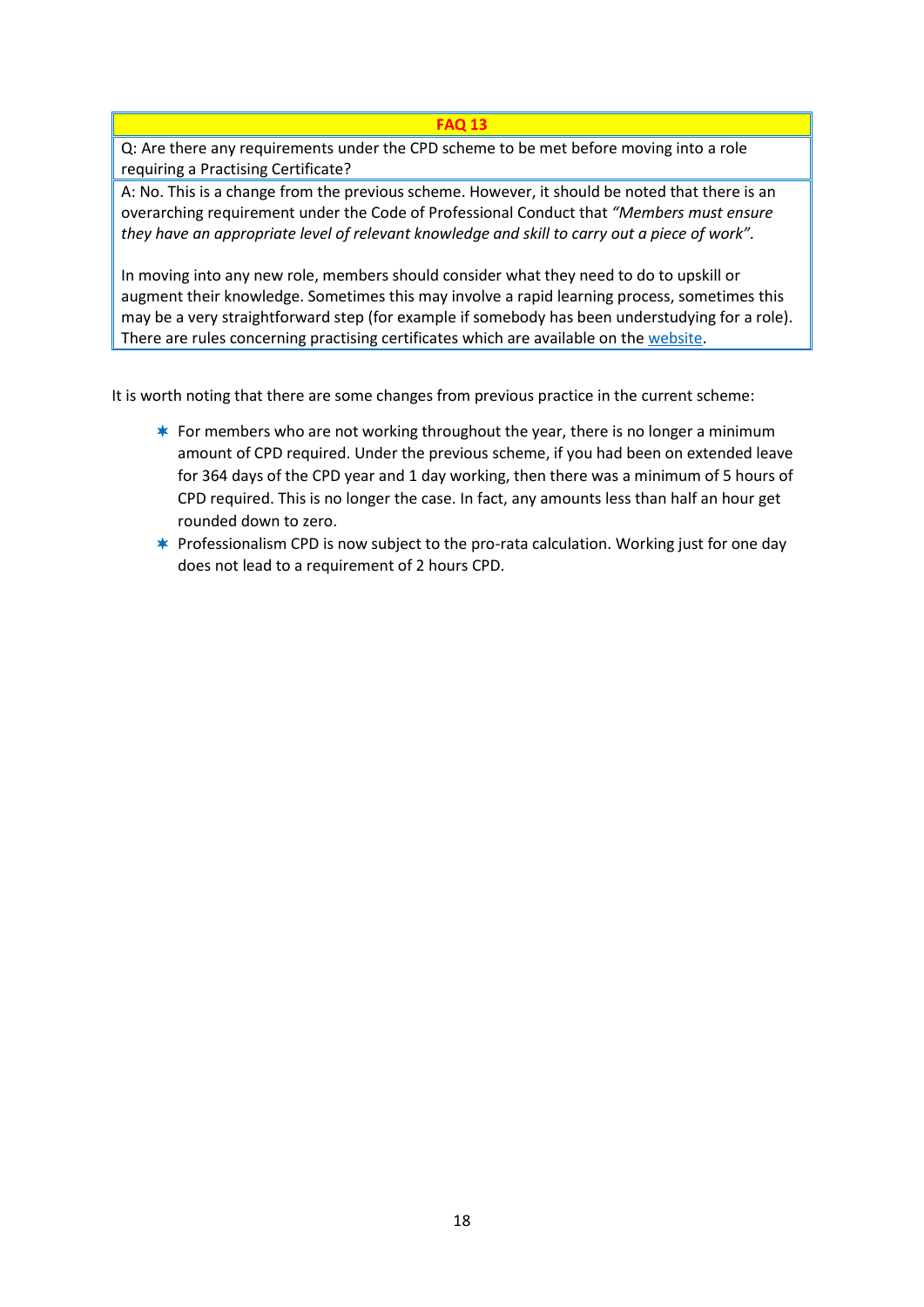## **6. Category R**

Category R members are those who are holding roles with particular responsibility. The definition has already been given in section 3 above but here it is again:

Category R All Fellow, Associate, Affiliate and Student *members* who (a)hold a practising certificate issued by the *Society*; or (b)act as Reviewing Actuary for the purposes of compliance with: o regulations made under Section 51A of the Pensions Act, 1990, or o the *Domestic Actuarial Regime,* or o "Reserving Requirements for Non-Life Insurers and Non-Life and Life Reinsurers", as issued by the *CBI* in 2014; or (c)have been appointed to a *CBI* Pre-Approval Controlled Function role, including but not limited to Head of Actuarial Function (for the purposes of compliance with the *Domestic Actuarial Regime),* executive director, non-executive director or Chief Risk Officer.

While this does include members who have practising certificates (and therefore have been approved by the Society to have a certificate), there are other roles where approval is the hands of the Central Bank of Ireland.

#### **FAQ 14**

Q: I do a similar role as that defined in Category R but in another country, do the category R requirements apply to me?

A: Not strictly, no.

The list given in the definition is definitive as far as ASP PA-1 is concerned. However, remember that the Code of Professional Conduct also applies. It would be sensible to consider what CPD you should do to make sure that you are sufficiently up to date and you might take the Category R requirements into account.

It is also very likely that such a role may carry with it CPD obligations with the actuarial association of that country, if you are a member of it. We strongly recommend that you join local actuarial associations of places where you do material work (and it may be obligatory). There may be a Mutual Recognition Agreement that will help you in this respect. If you have any questions on this issue, please contact the Society [\(info@actuaries.ie\)](mailto:info@actuaries.ie).

The extra requirement for Category R is given in section 3.2 of the ASP.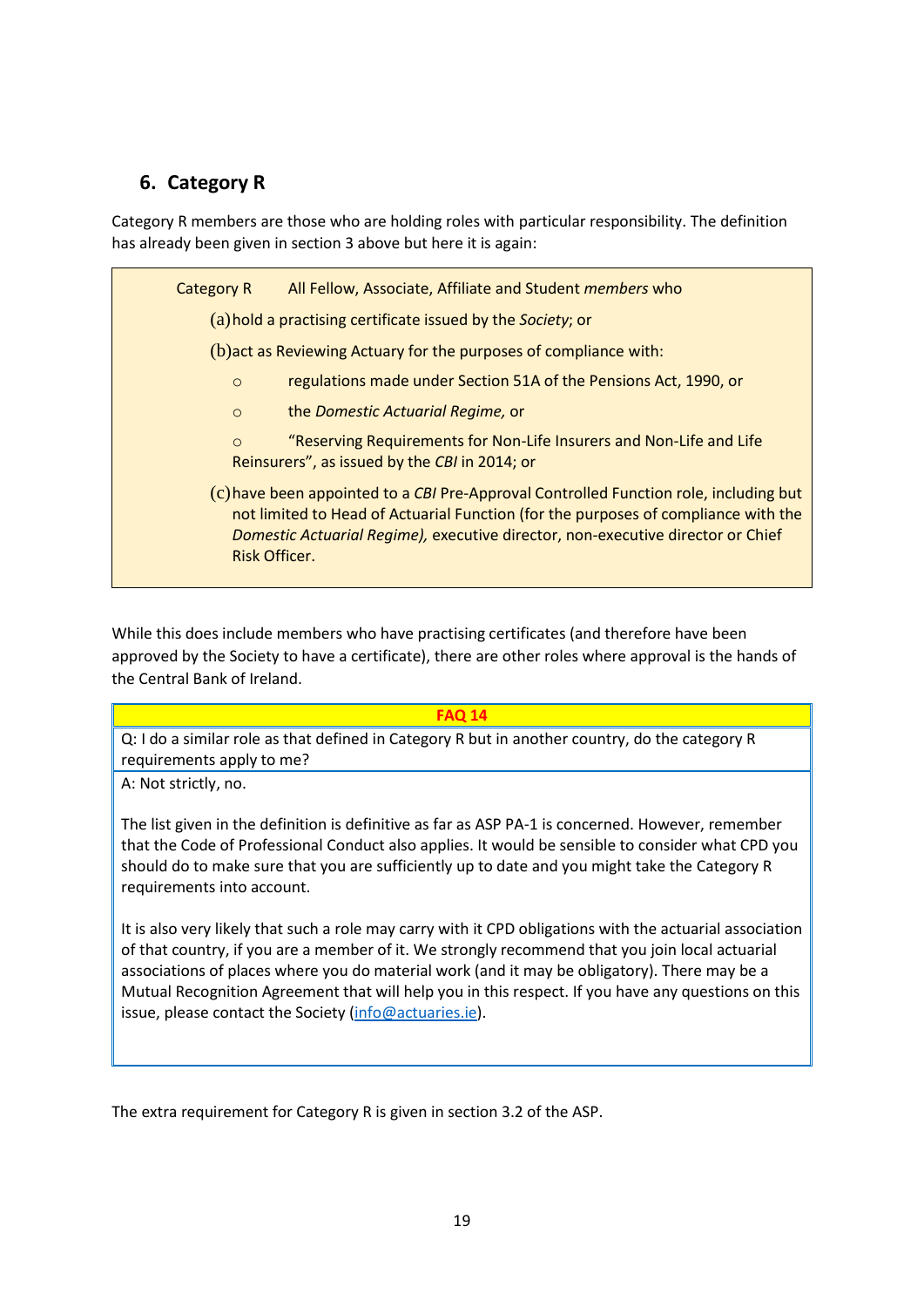#### **3.2 Role-Relevant CPD Requirements**

- 3.2.1 *Applicable members* in Category R must undertake 5 hours of CPD activities relevant to each role that causes them to be in Category R within each *CPD year*. Where a *member* holds more than one such role, CPD activities may be relevant to one or more of those roles.
- 3.2.2 This is included in the overall CPD requirement as specified in section 3.1.3 above.

It is important to note that the Role-Relevant CPD must be done every year and cannot be averaged either forwards or backwards.

The other aspect of being a Category R member is that the forwards averaging of CPD other than Role-Relevant and Professionalism CPD is not available but backwards is.

#### **FAQ 15**

Q: The Role-Relevant CPD requirement is 5 hours per role held. I hold a Scheme Actuary Certificate: if I sign valuation reports for 3 pension schemes does that mean I have to do 15 hours?

A: No. If you are doing similar work for each role then it is probable that whatever CPD you do relevant to one scheme would also be relevant to all schemes.

To take a somewhat bizarre example, if your schemes were mostly typical pension schemes but you also signed for "The Lambeth Gravedigger Pension Scheme", you should not count an hour listening to a talk on gravedigger mortality towards the 5 hours for the other schemes.

Taking a more realistic example suppose a member is Head of Actuarial Function for a London Market reinsurer and a domestic personal lines writer. They might well do 3 hours of CPD that was useful for both and 2 hours that was only relevant to each company. This would make 7 hours of role-relevant CPD done that year (and needing to be supplemented by at least 18 hours of other CPD). The next year they might do 5 hours that was relevant to both companies.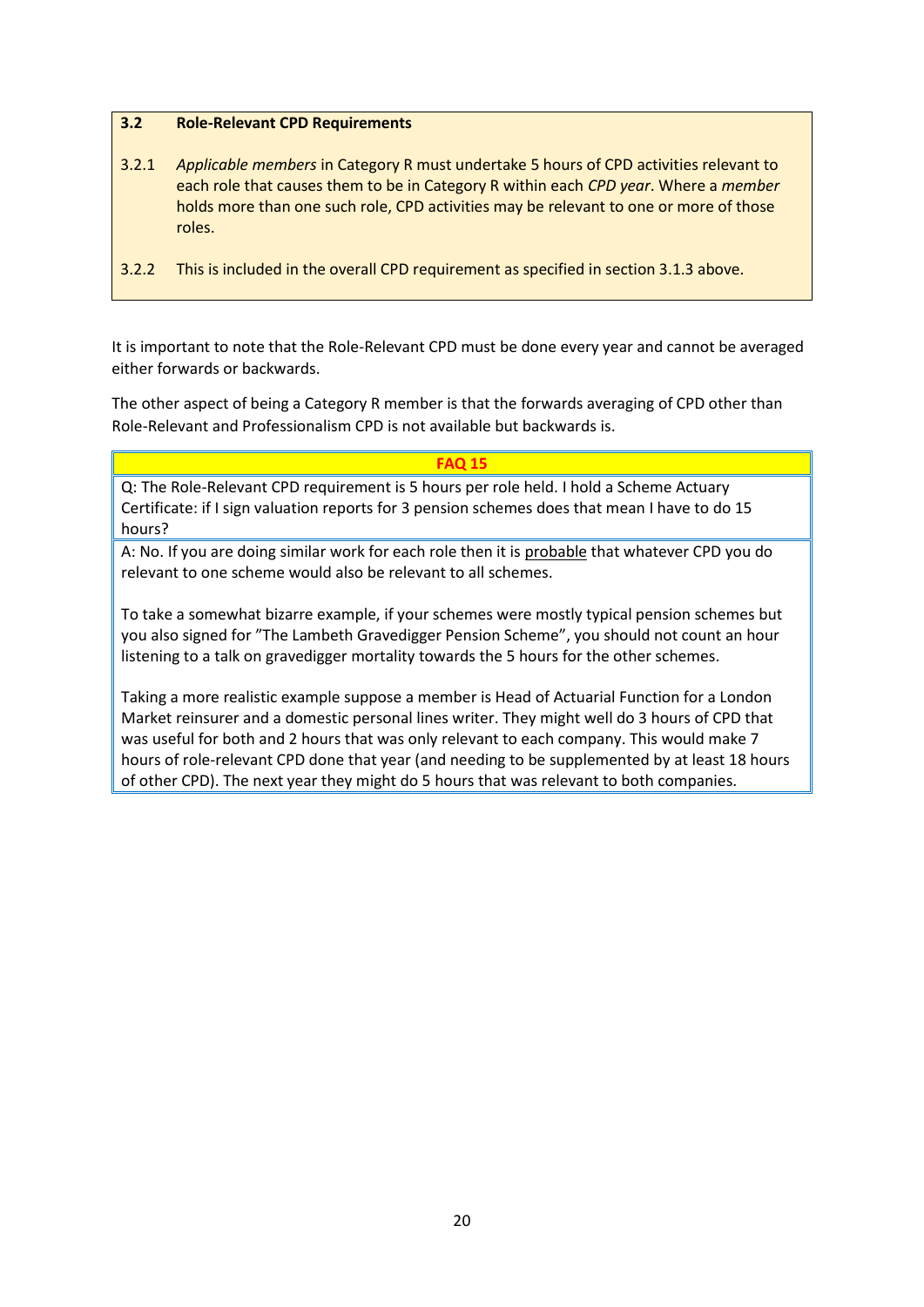Q: I was in a Category R role before going on extended leave for 10 months. I expect to return to work soon, are there any special issues that I should consider before looking to take up my Category R role once more?

A: Yes.

Firstly, there is always your duty under the Code of Professional Conduct, specifically *"2.1 Members must ensure they have an appropriate level of relevant knowledge and skill to carry out a piece of work".*

You should consider what you need to do in order to: -

- Get your knowledge and skills back up to speed
- Remind yourself of your responsibilities, and
- Ensure that you have not missed anything while you were away.

You may be best placed to deal with the first two and much will depend on your circumstances (for example are you leading a large team or are you a sole practitioner). For the third, it would make sense to talk to colleagues to see if anything has happened while you were away. In any case you might consider whether it is sensible on return to be signing the next day.

Secondly, you should also remember the requirements of ASP PA-2 Section 2.12 on Quality Assurance. It might be appropriate to give some thought as to whether more is needed in this area. If there is a peer review taking place, then it might be a good idea to mention to the reviewer that you have been away.

Lastly, there may be special requirements concerning resumption of role imposed by those who are gatekeepers to awarding license to carry out that role (including the Society). You should be sure that you are in compliance with these.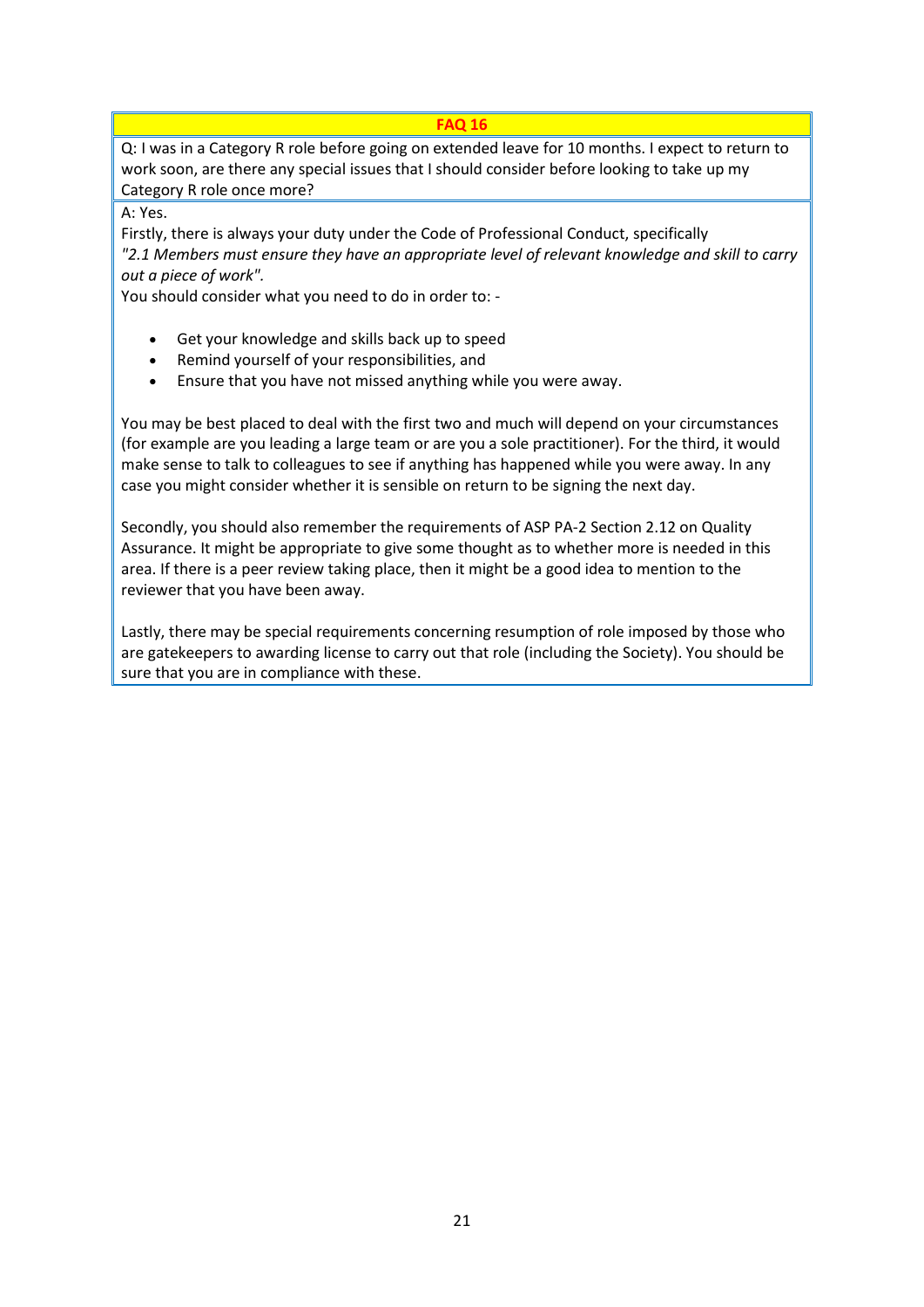## **7. Category E**

Category E applies to members who are not working for a period of at least 90 days. Typically, this includes members who are

- $*$  Retired from all paid work
- \* On maternity leave
- $*$  Suffering long term sickness
- \* On career breaks.

Please note that it does not include members who are unemployed but are seeking work. It might be expected that members in this situation would want to avail themselves of every opportunity to widen their skill sets and knowledge base.

The definition has been given above (in section 3) but is repeated below.

Category E All Fellow and Associate *members* who are not in work or seeking work (because, for example, they are retired or on a career break). This does not include actuaries who work only in a part-time or voluntary capacity or whose work is wholly non-actuarial. The period of not working must be at least 90 days.

The 90 days is expected to be a single continuous period.

#### **FAQ 17**

Q: I had two periods of absence during the year, each of two months. Can I reduce my CPD requirement by one-third?

A: Not normally.

In certain circumstances the Society would be likely to accept a reduction, for example, if a member was suffering from two bouts of a recurrent illness, or if a member, absent due to sickness, had a very short period at work but found they could not continue.

However, it should be appreciated that the recipients of actuarial advice are entitled to assume that the person who provided it has kept their expertise fully up to date. It might be necessary to do extra CPD where there have been multiple periods of absence, even if the absence was due to ill health.

**FAQ 18 (Part 1)**

Q: Leon started a career break on 1st July 2022 and expects it to last 6 months. How does this impact his CPD?

A: A career break needed to be 90 days or more to count, this meets that. So, a 2/12 reduction is applied to the 2021/2022 requirements and 4/12 reduction to the 2022/2023.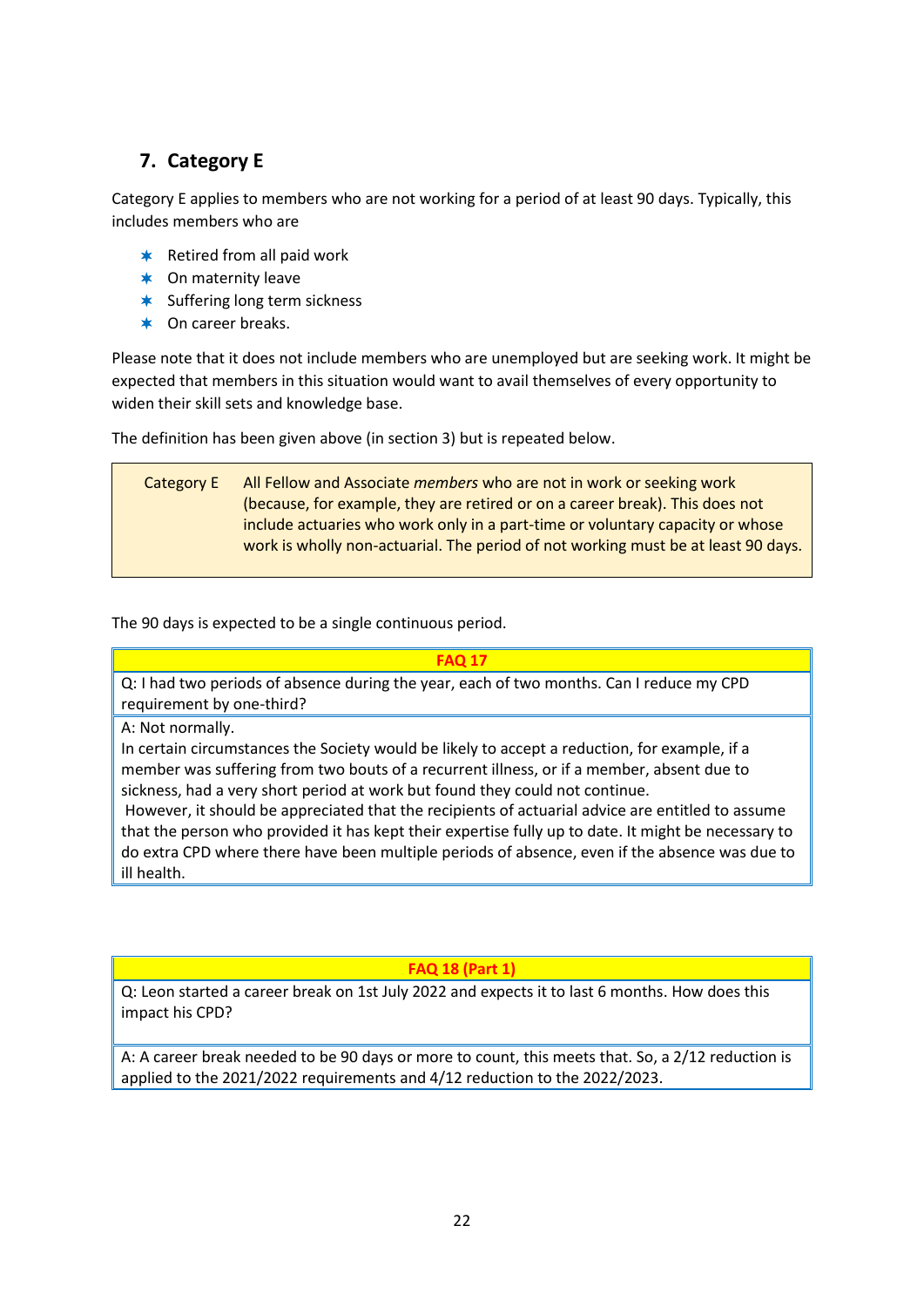#### **FAQ 18 (Part 2)**

Q: For reasons beyond his control, Leon unexpectedly had to resume work on 15<sup>th</sup> September. What happens?

A: The extended leave does not fit the criteria any longer, so no abatement is permitted. If Leon only did  $10/12$ <sup>th</sup> of the 2021/2022 requirement, we would expect that he does sufficient in 2022/2023 to ensure that the two years taken together would show 2 years' worth of CPD done.

#### **FAQ 19**

Q: I work part-time, three days a week. Can I reduce my CPD requirement to 60%?

A: No. In fact, if you are working very intermittently, you could consider doing more CPD to make up for the lack of practice.

By the same token, Category E is not really designed for somebody who takes 4 months off work every year. While they meet the definition and so are ASP PA-1 compliant, they should consider whether they are Code of Professional Conduct compliant.

#### **7.1 Retirement**

A number of members who have retired from full-time work pursue a career of a portfolio of nonexecutive directorships. This does not count as category E and is very likely to make the member Category R. The Society believes that such directorships are a very important element of the work that our members do and that this group has a high impact and visibility and therefore it is important that the skills and knowledge of these members remain current.

FAQ 2 in section 3 discusses the issue of voluntary work for members who would otherwise be retired.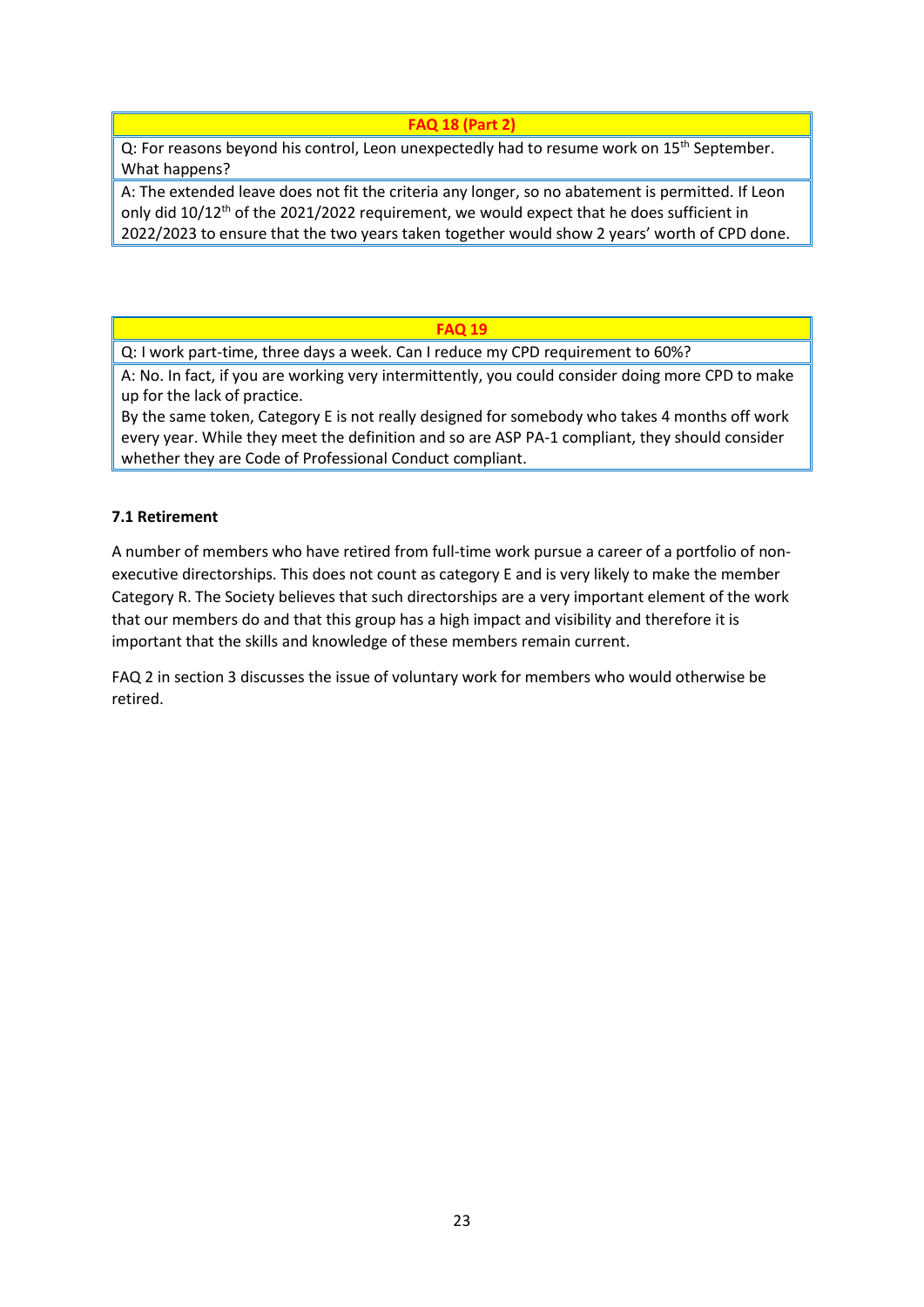## **8. Recording CPD & Other Administration Issues**

#### **8.1 Recording CPD**

It is mandatory for members who are required to undertake CPD to record it on the Society's website. Each member has a personal section on the website that contains their personal details and there is a utility for inputting an entry for each item of CPD done.

Members are encouraged to do this throughout the year. It reduces the chance of forgetting details about events attended and the running total allows you to know how much you have done so you can see if you need to do more.

There is a utility under "My Reservations" that helps members complete CPD returns for events they have reserved (which of course, they must have attended in order to claim). Click on "My Reservations" and then for each event attended click "Create Return". You will need to add some details and then click "Save".

#### **8.2 CPD Declarations**

You will need to declare what CPD Category you are in at the start of the current Scheme and update if you change category.

| <b>FAO 20</b>                                                                                 |
|-----------------------------------------------------------------------------------------------|
| Q: Why are we being asked to manually declare which CPD category we are in? There is a simple |
| mapping (New Category R = Old 1 + Old 2A; New G = Old 2B + Old 2C), could not this be done    |
| automatically?                                                                                |
|                                                                                               |

A: This was considered. However, our experience has been that members do not always remember to keep categories up to date. This is perfectly understandable but it was felt that being able to confirm that the Categories were correct as  $1<sup>st</sup>$  September 2021 would be very useful.

You also need to submit a compliance declaration at the end of the CPD year (or before if you wish and you have met all the requirements).

It is worth noting that the deadline for making the compliance declaration has been brought forward from 8 weeks to 4 weeks after the end of the CPD year.

#### **FAQ 21**

Q: Why has the deadline for making the compliance declaration been brought forward from 8 weeks to 4 weeks after the end of the CPD year?

A: The period of 8 weeks dates back to the start of the CPD scheme in 2006 when the record keeping and submissions were paper based. It is considered that 4 weeks is more than adequate when all that is required is to fill in a very short form online.

In addition, the change to the CPD year-end means that the period is no longer in a time of year when members are often on holiday.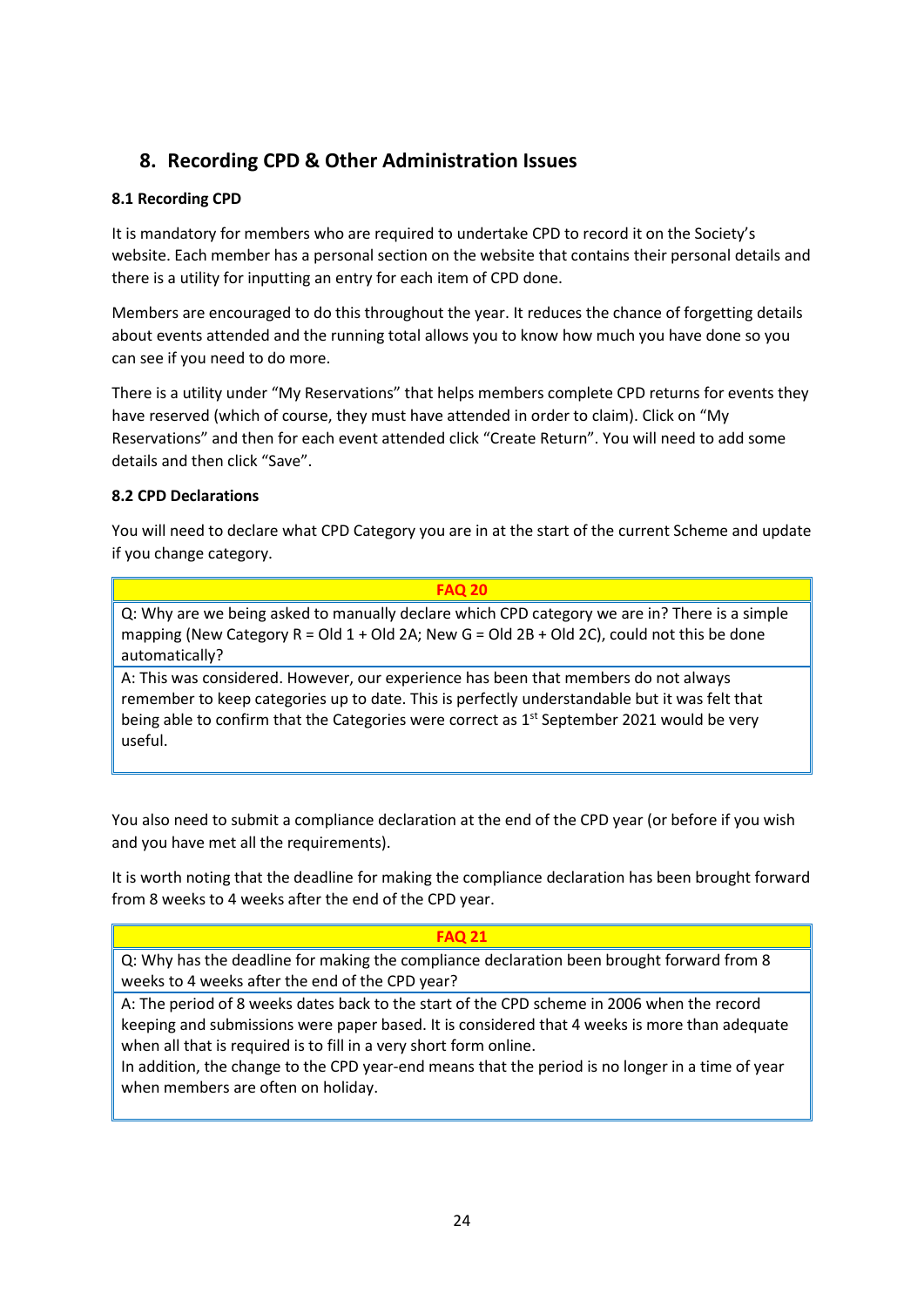Q: In making the compliance declaration you are asked to confirm whether you have met the CPD requirements for the relevant period. I do not have enough CPD in that period to meet the requirements. What do I do?

A: The first thing you should do is to check that you have put into the system all the CPD you did in the period. You might look over your diary/Outlook Calendar to see if there are items in it you did not enter.

Of course, if you do the check before 31<sup>st</sup> August and find you are short, then you can watch some *appropriate* videos on actuview or indeed find other relevant CPD. The verification requirement having gone makes it much easier to do this as you are no longer as dependent on external parties. It makes no sense to do irrelevant CPD just for the sake of meeting a quota but you should be able to find something that is useful to your needs.

If you still have a shortfall, consider your previous year's record. Do you have enough excess over what your requirements were to be able to count as compliant under "backwards averaging"? If that is the case, the only action needed is make sure that you tick the right box on the compliance declaration.

If that is not going to do the trick, then you should consider forwards averaging. To automatically avail yourself of this you must contact the Society before the CPD year end.

Details on both forms of averaging are given in Section 5.2 above.

#### **If you are still not compliant after this, you should engage proactively with the Society at** [CPD@actuaries.ie](mailto:CPD@actuaries.ie)

#### **FAQ 23**

Q: Do retired members have to make a CPD compliance declaration?

A: No. Only *applicable members* have to make a declaration. Any member who has been in Category G or R at any time during the year is included but if a member has been in category E throughout the year they are not included and need make no declaration.

Please note that retired members should update their CPD category to "E".

#### **8.3 Compliance**

After the CPD year end, the Society runs two checks, firstly to check that all members who should have completed a compliance declaration have done so and, secondly, that all members have done the CPD that they should have. Members whose records fail either test will be contacted. The Society's experience is that the vast majority of such cases are due to errors in completing the returns.

If any member is found to still be out of compliance after correction of errors, then normal practice is to invite them to make commitments towards some form of restoration. This might be in the form of being asked to give an undertaking to do extra CPD, possibly of a specified type, in the following year.

It is potentially a disciplinary matter if a member fails to comply with CPD requirements. However, it is absolutely not the Society's intention to "punish" members who make mistakes or find themselves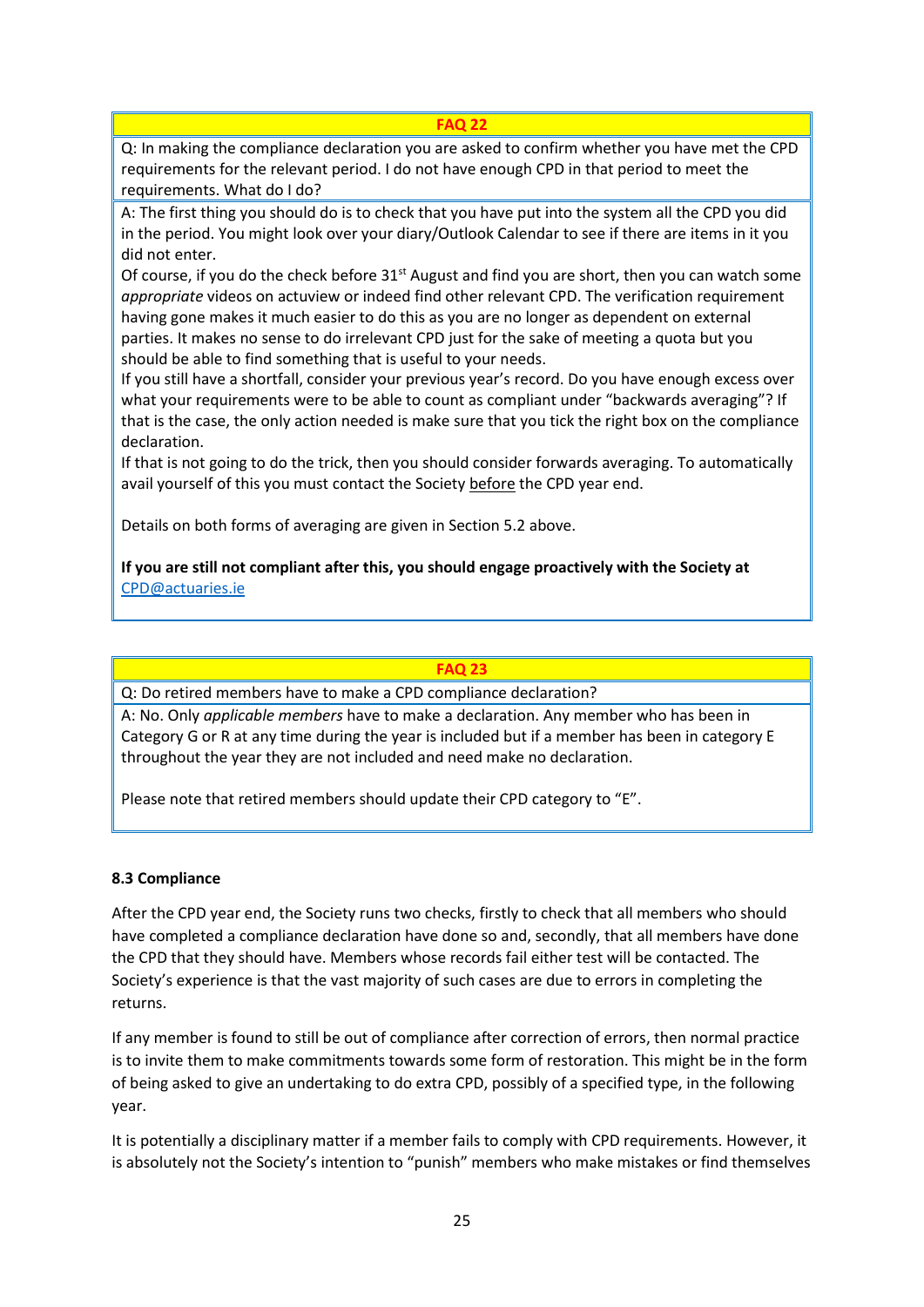in a difficult position for reasons beyond their control. The Society's aim is to ensure that CPD is done but we accept that in some limited circumstances, some flexibility is needed.

Deliberately making false statements in any respect, including in CPD records and declarations, is a different matter and would be in contravention of the Code of Professional Conduct.

#### **FAQ 24**

Q: I retired during the year and even after allowing for the pro rata reduction for my period of retirement, I do not have enough CPD to count as being compliant. However, I am not intending to be anything other than retired going forward. What would the point of doing CPD be?

A: If that is genuinely the case, you could take such a line. You would not be compliant but the Society would be unlikely to take disciplinary action against you.

However, you might wish to note that many people who retire find themselves back in work for various reasons, for example in non-executive directorship, part-time work, contracting or a parttime role. You might consider whether you wish to lose flexibility for the future over a few hours of CPD. A Category R role might well be denied to somebody who has not been compliant.

Similar comments might apply to members leaving membership of the Society. If you leave the Society in bad standing, you may find it difficult to be readmitted. If you wanted to join another country's actuarial association, it may ask the Society about your membership and whether you were fully compliant with all requirements.

#### **8.4 Audit**

Each CPD year a small percentage of members who should be doing CPD are selected at random for audit. In previous periods this audit included verifying that verifiable CPD was just that.

As there is no verifiability process in the current scheme, the audit process will be slightly different. Each member selected will have their CPD record looked at. The Society is likely to check that some of the CPD claimed has been done (for example if the member claims that they attended the annual convention it may look to see if they did). The Society will continue to keep records of attendance at Society events. If it is clear that a member is compliant, then all that will happen is that the member will be told that they were selected but that they need do nothing as the Society is satisfied with their records. However, if it appears that some CPD is not obviously appropriate and identifiable the member may be asked to justify their claim. It is for members to make this judgement but such judgement must be reasonable.

It is worth noting one provision of the scheme which has been preserved:

6.1 Any *applicable member* who fails to submit full and accurate information to the *Society* in accordance with paragraph 4.2 within four weeks of the end of the relevant *CPD year*, or such later date as the *Society* may at its discretion permit, may, as an alternative to referral under the *Society*'s Disciplinary Scheme, be offered the opportunity to submit the relevant information before a later deadline subject to payment of an administration fee of such amount as Council of the *Society* may from time to time decide.

Those members who do not keep their records up to date can consume a very large amount of the Society's staff's time. It is only fair that such members are asked to contribute to this cost. This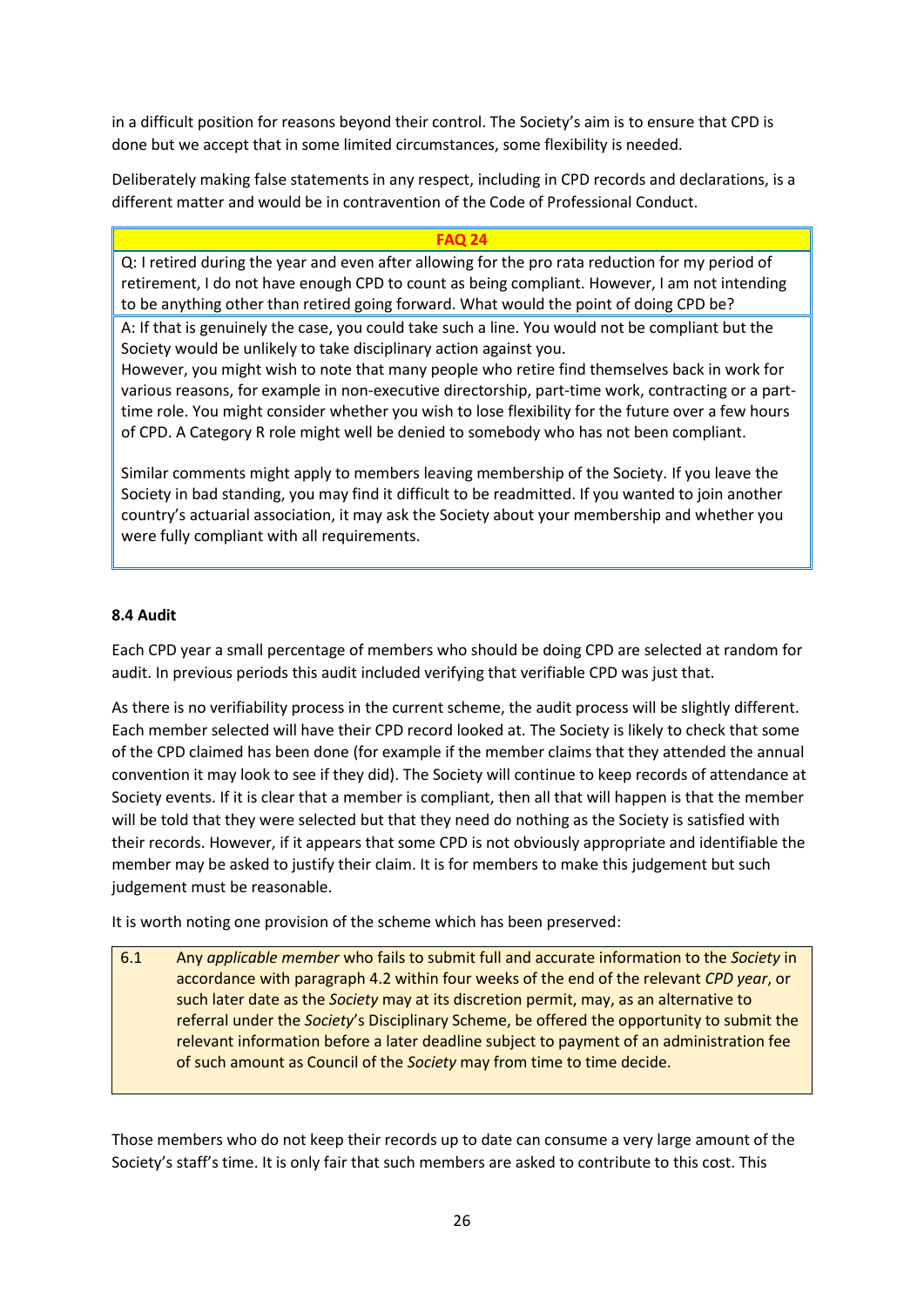feature is enforced each year. The current scheme is more flexible than previous schemes and reminders will be issued before any fine is imposed.

#### **8.5 Practising Certificates**

The Practising Certificate Committee oversees the process of granting and renewing certificates. The process is separate from the CPD scheme except that holders of practising certificates are one of the groups that fall into CPD category R.

Certificate holders, like all other members, are obliged to meet the requirements of the CPD scheme, and their CPD records are scrutinised by the Practising Certificate Committee. They are also subject to other requirements, such as work experience requirements, which are set out under the Practising Certificate scheme.

#### **8.6 References**

The Society is frequently asked by statutory bodies, potential employers and recruitment agencies to confirm that an individual member's CPD is up to date. Of course, the Society cannot communicate this unless it has the member's permission.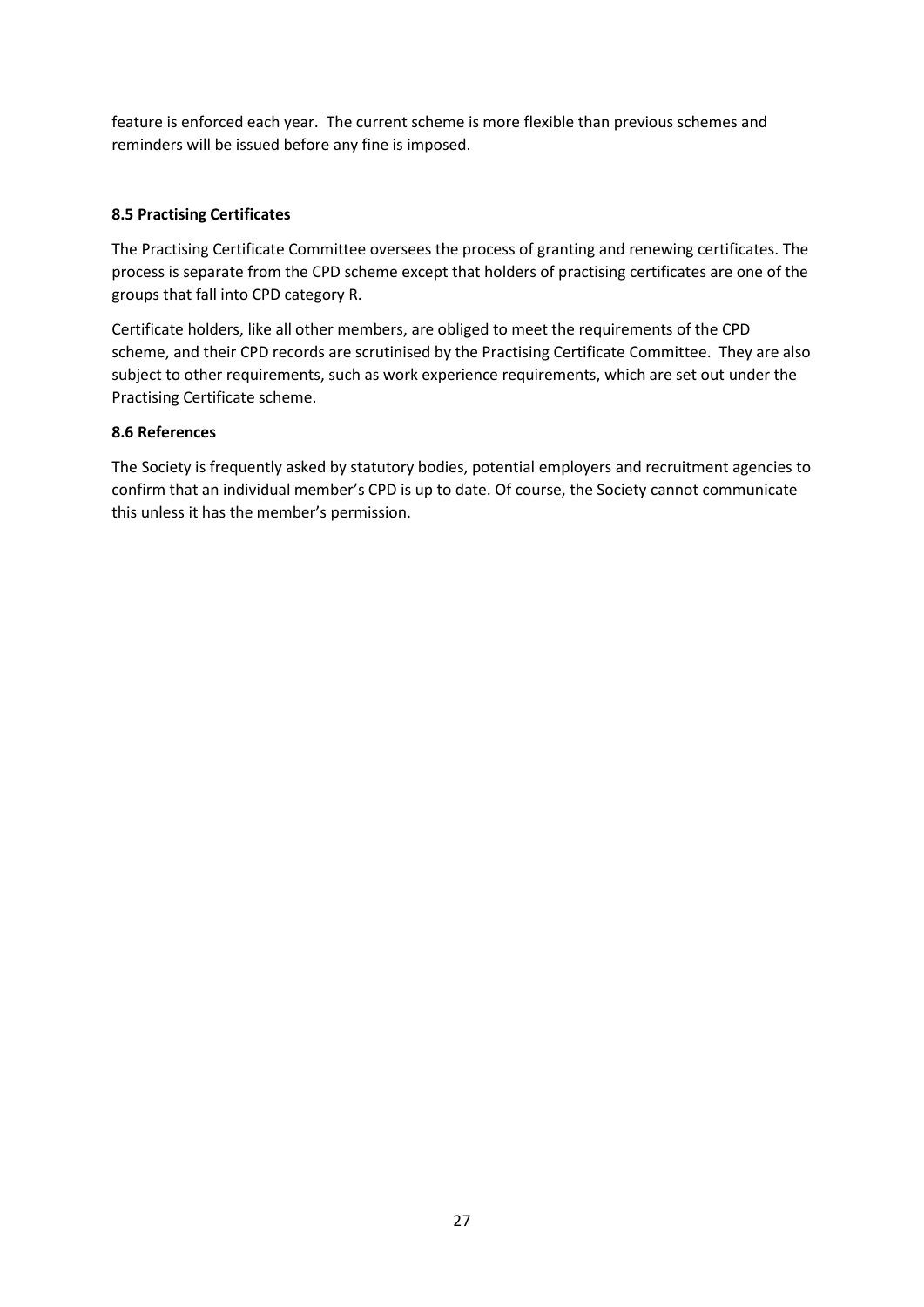## **9. Membership of Other Actuarial Associations**

The current scheme has rules about what happens if a member is also a member of other actuarial organisations.

#### **3.5 Alternative arrangements for actuaries practising outside Ireland**

3.5.1 The *Society* may at its discretion recognise the CPD requirements of actuarial bodies outside Ireland as being equivalent to the requirements of this ASP, in which event an *applicable member* in Category G who practises wholly or mainly in one of the countries concerned and whose practice is governed by those bodies may treat completing those requirements as fulfilling the requirements of this ASP. However, not later than four weeks after the end of the *CPD year,* the *member* must inform the *Society,* in such form as the *Society* may require, that they have adhered to the other actuarial body's CPD requirements.

This is essentially the same as existed under the previous scheme.

With the advent of online working, it should be clearly understood that "practises wholly or mainly in one of the countries concerned" does not refer to physical presence but to the work that is done. For example, if you are working on an Irish pension scheme from Detroit, that is Irish work.

It should also be noted that this is not a process of gaining exemption from the Society's requirements. It is a process of proffering adherence to another scheme as evidence of effective compliance with the Society's scheme. The idea is to save members from doing the "paperwork" twice. In practice CPD schemes around the world are very similar in what they ask for.

#### **FAQ 25**

Q: I work for a reinsurer based in Dublin but it underwrites risks all round the world. Does this take me out of the Society scheme?

A: No. However, if you found that nearly all your work was effectively in one country, you were a member of the actuarial association of that country and that as a result you were having to comply with the CPD scheme of that association then you could (if that country is on our list) proffer that compliance to the Society.

At present the other actuarial associations that the Society recognises for this purpose are

- $*$  IFoA (U.K.)
- $\star$  Actuaries Institute (Australia)

Others might be accepted in the future, but please note that the Society will only accept actuarial organisations that are full members of the International Actuarial Association or Actuarial Association of Europe for this purpose.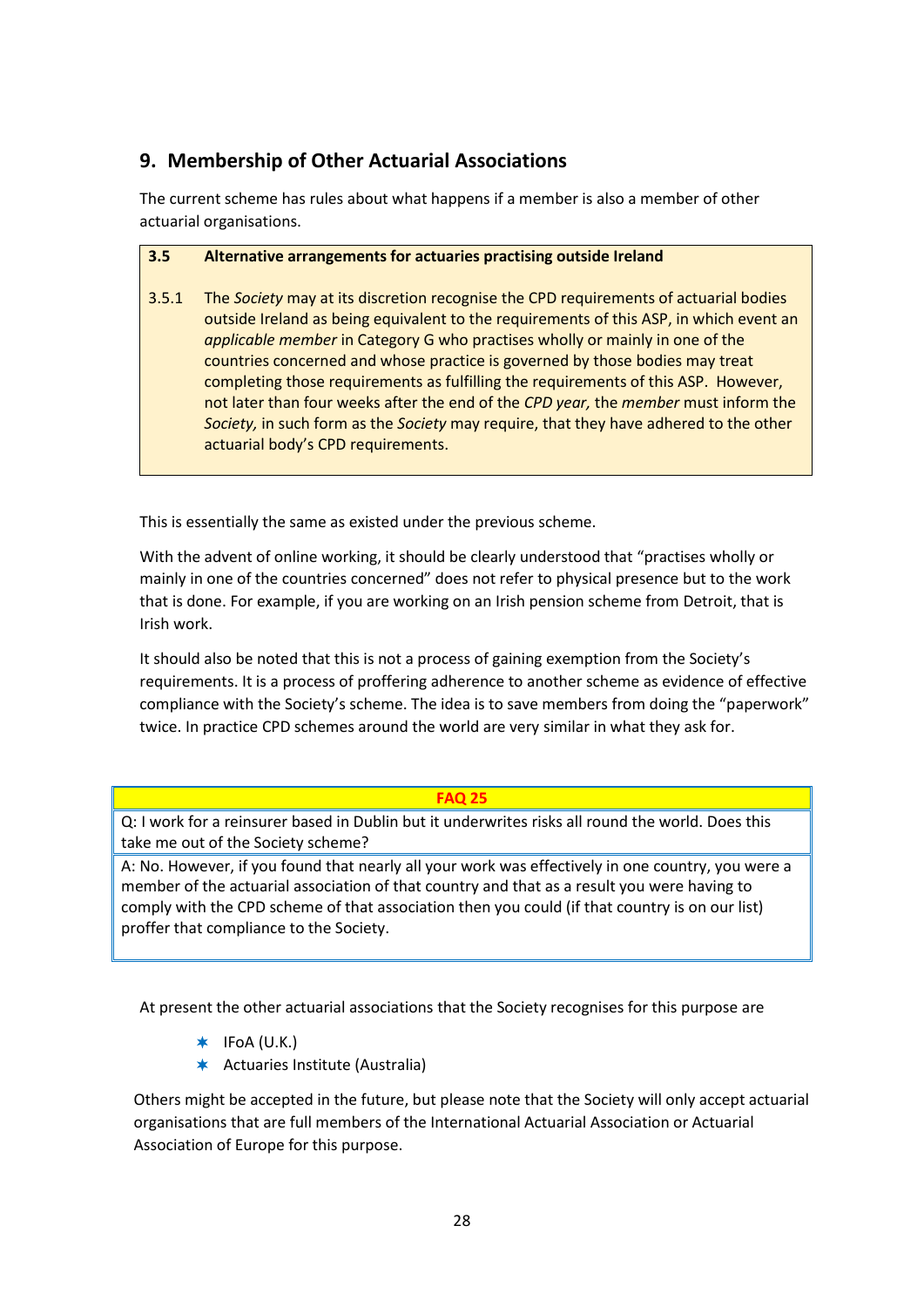Q: I work "in" Ireland and belong to one of the actuarial organisations listed above. Will that organisation allow my compliance with the Society's CPD scheme to count as complying with theirs?

A: Not necessarily, you will have to check with the member association in question. The IFoA is discussed below in more detail but it no longer allows any of its members to offer compliance with other organisations' CPD schemes in place of compliance with its own.

#### **FAQ 27**

Q: I work in Freecloud which has no actuarial organisation requiring CPD but I belong to the Society and the IFoA. Can I choose which CPD scheme to comply with?

A: No. You can only proffer compliance with the IFoA scheme to the Society if you work in the U.K. The IFoA no longer accepts other actuarial associations' schemes at all.

#### **FAQ 28**

Q: Do I need to do CPD relevant to the country I work in?

A: Probably. Much actuarial work has country specific elements and you will probably need to make yourself familiar with them. However, some actuarial work is not country specific. It is not explicitly a requirement but you need to do what is necessary to equip yourself to do your job.

#### **9.1 Membership of the IFoA**

Very substantial numbers of Society members have membership of the IFoA ("Dual" members). Even if their work is exclusively in Ireland, the IFoA now requires them to follow the IFoA scheme. In practice this currently means that the IFoA requires Dual members to: -

- Do 15 hours CPD including 2 hours of Professionalism CPD
- **K** Record the CPD somewhere but this need not be on the IFoA's website. This means that recording on the Society's system is sufficient.
- $*$  Make an annual compliance declaration
- $\star$  Carry out an annual reflective practice review

The IFoA's CPD year also runs from 1<sup>st</sup> September to 31<sup>st</sup> August, which makes the compliance easier.

Members should note that, at the time of writing this guide, the IFoA CPD scheme does not explicitly have extra requirements for particular roles. However, this does not mean that you do not have to do extra CPD. In particular, note that the extra requirements for IFoA practising certificate holders have instead been moved to the details of their practising certificate scheme.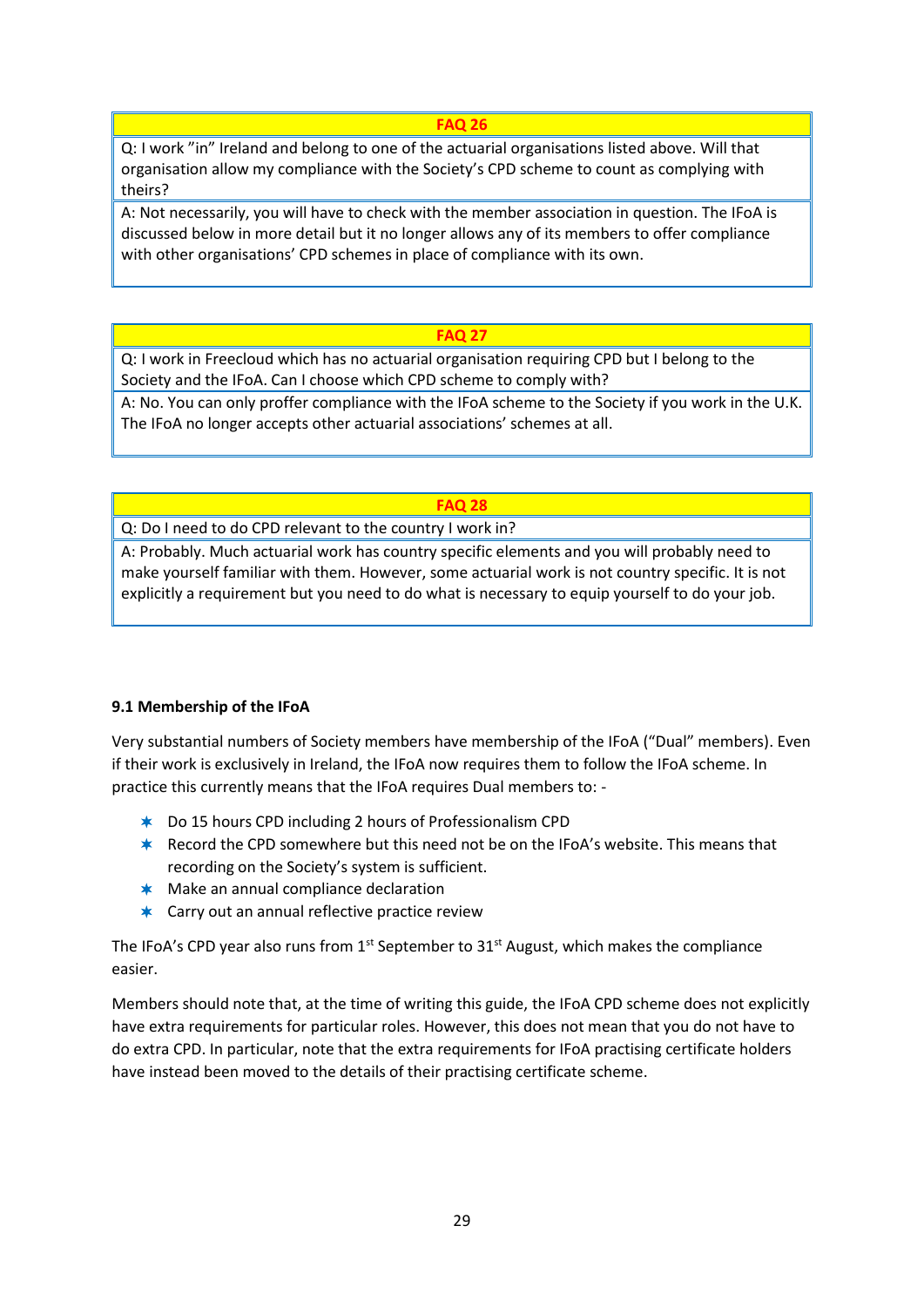Q: I work in the UK and I have in the past chosen to use compliance with the IFoA as meeting my Society obligation. I have been accepted as not doing technical actuarial work by the IFoA and so have no requirement to do CPD. What does this mean for my compliance with Society rules? A: Even if you are not subject to an IFoA requirement to do CPD, you must meet the Society requirements if you are in Category G (or indeed in Category R). Category G is not limited to members who are performing technical actuarial work, as the Society believes that the users of members' work are entitled to expect that members keep up to date with the knowledge and skills required for their work, even if it is not technical actuarial work.

#### **9.2 Mutual Recognition Agreements (MRAs)**

The Society is party to a number of MRAs. Most significant is that within the Actuarial Association of Europe (AAE) which allows members of the Society to join as a full member of any of the full members of the AAE that are party to that MRA (as of writing<sup>3</sup> this is all full members of the AAE but it might change).

It should be noted that the AAE MRA is expected to only be applicable to members doing the full "normal" CPD level (i.e. at least Category G in the case of the Society). Therefore, the AAE MRA does not apply to any members who are not compliant with the CPD scheme or who are Category E members.

#### **FAQ 29**

Q: I was Category 2C (wider fields) under the previous scheme. Does that mean I cannot use the MRA to work elsewhere in Europe?

A: The CPD element of the AAE's MRA is a new requirement (expected to be in force before 31.12.2021). So, the old Category 2C was not affected by the old MRA but would have fallen foul of the new version if it remained in place. As it stands there is no issue, you are in Category G and must meet its requirements.

<sup>3</sup> Summer 2021